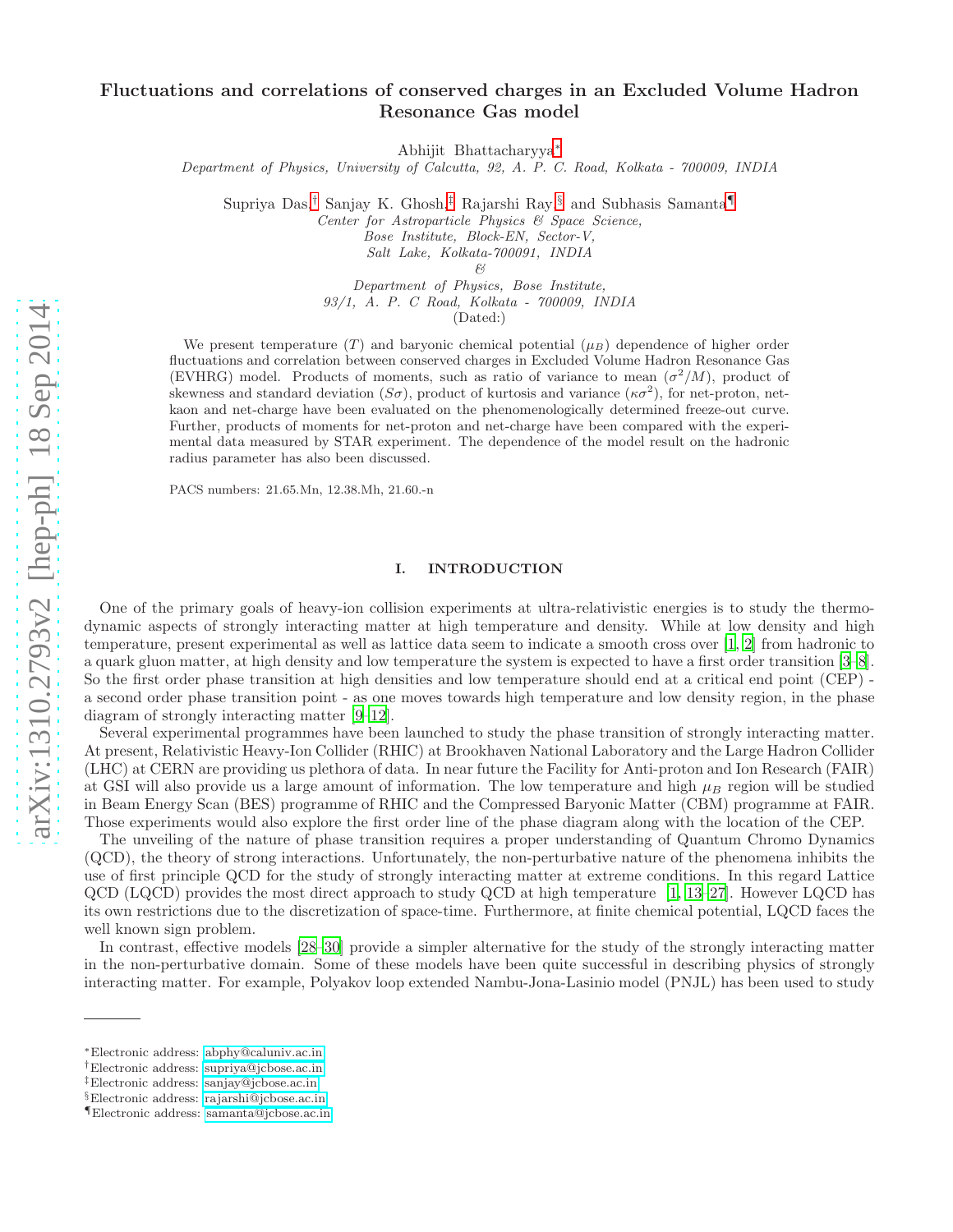various aspects of physics of strongly interacting matter at high temperatures and found to reproduce the zero density lattice data quite successfully [\[28,](#page-17-8) [29](#page-17-9)]. On the other hand, hadron resonance gas (HRG) model [\[31\]](#page-18-1) has been very successful in describing the hadron yields in central heavy ion collisions from AGS up to RHIC energies [\[32](#page-18-2)[–39](#page-18-3)].

A reliable way to understand the physics of the phase transition of strongly interacting matter is to study the correlations and fluctuations of conserved charges. Susceptibilities are related to fluctuations via the fluctuationdissipation theorem. A measure of the intrinsic statistical fluctuations in a system close to thermal equilibrium is provided by the corresponding susceptibilities. At finite temperature and chemical potential fluctuations of conserved charges are sensitive indicators of the transition from hadronic matter to quark-gluon plasma (QGP). Moreover, the existence of the CEP can be signalled by the divergent fluctuations. For the small net baryon number, which can be met at different experiments, the transition from hadronic to QGP phase is continuous and the fluctuations are not expected to lead to any singular behaviour. Computations on the lattice have been performed for many of these susceptibilities at zero chemical potentials [\[40](#page-18-4)[–43](#page-18-5)]. It has been shown that at vanishing chemical potential the susceptibilities rise rapidly around the continuous crossover transition region.

Since the prediction of HRG model for the system at freeze-out is in very good agreement with the experiments, it would be interesting to study the susceptibilities as well as higher moments using this model and its interacting version i.e. Excluded Volume Hadron resonance gas (EVHRG) model [\[44](#page-18-6)[–54](#page-18-7)]. In fact as the higher moments are expected to be more sensitive to the phase transition, any deviation of experimental observation from the model results may be taken as an indication of new phenomena.

HRG model is based on the Dashen, Ma and Bernstein theorem [\[55](#page-18-8)] which shows that a dilute system of strongly interacting matter can be described by a gas of free resonances. The attractive part of the hadron interactions is taken care of by these resonances. On the other hand, both the long range attraction as well as the short range repulsion are important for the description of strongly interacting matter [\[52\]](#page-18-9). Moreover, near critical temperature HRG calculations tends towards Hagedorn divergence which may be due to the absence of repulsive interaction [\[50\]](#page-18-10). This repulsive part is incorporated through the excluded volume effects in the HRG [\[45\]](#page-18-11) and is commonly known as EVHRG model. EVHRG equation of states have also been used for the hydrodynamical models of Nucleus-nucleus collision [\[56](#page-18-12)[–58](#page-18-13)]. In the present work we will be discussing our results of susceptibilities and correlations using EVHRG model.

Recently fluctuations of conserved charges, using HRG model, have been studied in Ref. [\[59\]](#page-18-14) where actual experimental acceptances in terms of pseudo-rapidity and transverse momentum are considered. In Ref. [\[53](#page-18-15)], higher moments of net-proton multiplicity have been studied using EVHRG model.

Our aim in the present work is twofold. Firstly we would like to have a physical understanding of the EVHRG model results vis-a-vis HRG, lattice and experimental data. Secondly, we would like to study the high density sector to be explored in beam energy scan at RHIC and CBM experiment at FAIR.

Here we present the temperature  $(T)$  and baryonic chemical potential  $(\mu_B)$  dependence of susceptibilities of different conserved quantities such as net-baryon number, net-strangeness and net-charge up to order four using EVHRG model. Baryon-strangeness and charge-strangeness correlation functions have been evaluated at different T and  $\mu_B$ . Different values of baryon and meson radii have been used to study their effect on susceptibilities and correlations. We have discussed experimental observables in the framework of HRG as well as EVHRG models. The product of moments of distribution of conserved quantities are related to the ratio of different order of susceptibilities [\[60](#page-18-16)[–62\]](#page-18-17) such as  $\sigma^2/M = \chi^2/\chi^1$ ,  $S\sigma = \chi^3/\chi^2$  and  $\kappa\sigma^2 = \chi^4/\chi^2$  where M is the mean,  $\sigma$  is the standard deviation, S is the skewness,  $\kappa$ is the kurtosis of the distribution of conserved quantities and  $\chi^n$  are the  $n^{th}$  order susceptibilities. In general, higher order susceptibilities are more sensitive to the large correlation length and hence the critical point [\[30\]](#page-18-0). This implies that any memory of the large correlation length retained in the thermal system at freeze-out would be reflected in the behaviour of higher moments. We have studied the energy dependence of product of moments for net-proton, net-kaon and net-charge and compare our result for net-proton and net-charge with experimental data of fluctuation along with the transverse momentum and pseudo-rapidity acceptance.

The paper is organized as follows. HRG model and its extension to EVHRG are introduced in sec. [II.](#page-1-0) In sec. [III](#page-4-0) we have first discussed the fluctuations of different conserved charges and correlations among them at zero  $\mu_B$  (finite T) and compared them with the lattice data. Then we have discussed the finite density scenario along with a comparison with the experimental data. Finally we have summarized our results in sec. [IV.](#page-15-0)

# <span id="page-1-0"></span>II. HADRON RESONANCE GAS MODEL

In this section we are going to discuss HRG and EVHRG model very briefly. The detailed discussions can be found in Refs. [\[31](#page-18-1)[–39](#page-18-3), [44](#page-18-6)[–48](#page-18-18), [50](#page-18-10)]. The grand canonical partition function of a hadron resonance gas [\[31,](#page-18-1) [50\]](#page-18-10) can be written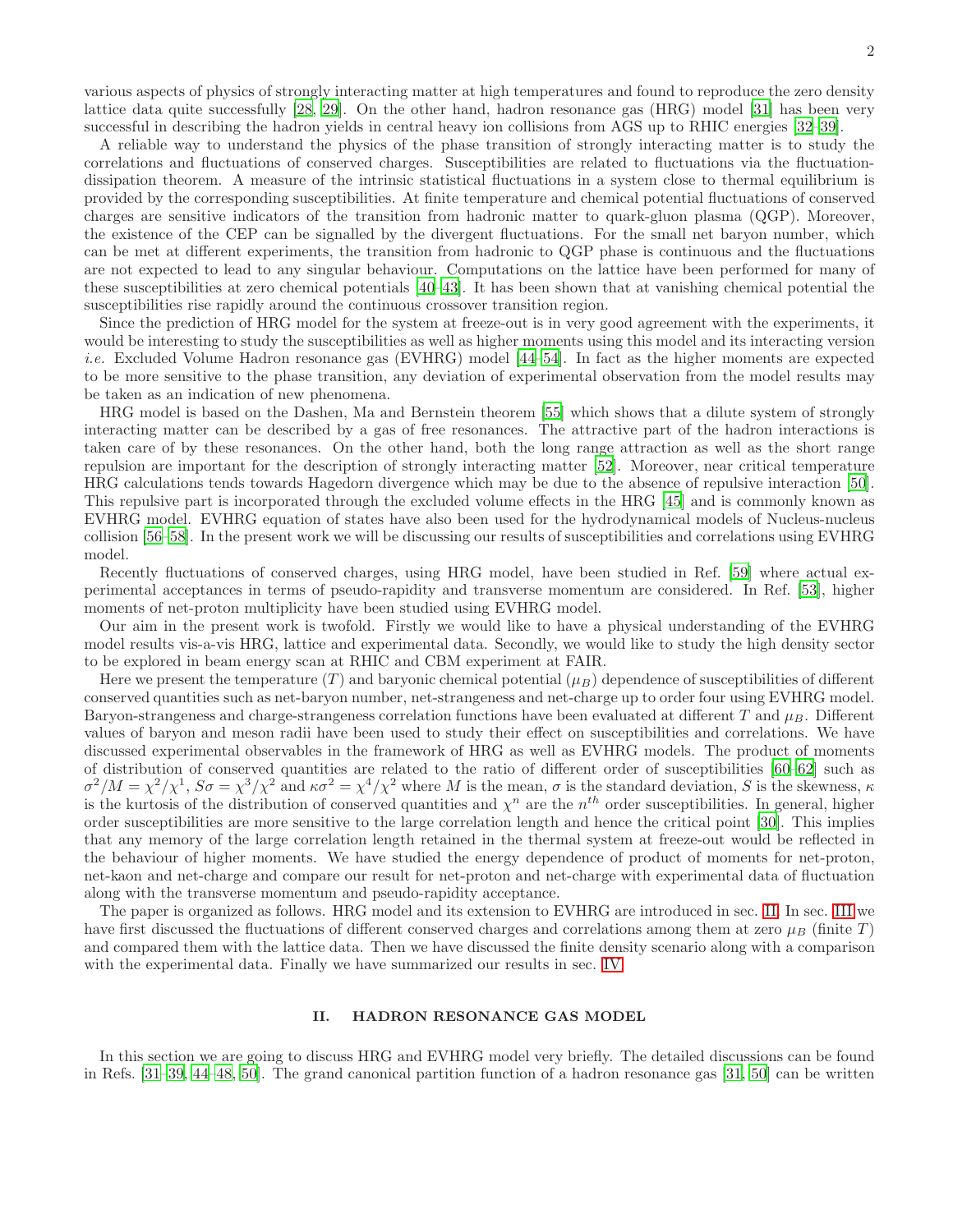as

<span id="page-2-0"></span>
$$
\ln Z^{id} = \sum_{i} \ln Z_i^{id},\tag{1}
$$

where sum is over all the hadrons. *id* refers to ideal *i.e.*, non-interacting HRG. For particle *i*,

$$
\ln Z_i^{id} = \pm \frac{V g_i}{2\pi^2} \int_0^\infty p^2 dp \ln[1 \pm \exp(-(E_i - \mu_i)/T)],\tag{2}
$$

where V is the volume of the system,  $g_i$  is the degeneracy factor, T is the temperature,  $E_i = \sqrt{p^2 + m_i^2}$  is the single particle energy,  $m_i$  is the mass and  $\mu_i = B_i \mu_B + S_i \mu_S + Q_i \mu_Q$  is the chemical potential.  $B_i, S_i, Q_i$  are respectively the baryon number, strangeness and charge of the particle,  $\mu$ 's being corresponding chemical potentials. The  $(+)$  and (−) sign corresponds to fermions and bosons respectively. Partition function depends in general on five parameters. However, only three are independent, since  $\mu_Q$  and  $\mu_S$  can be found from conservation of different quantum numbers like baryon number, charge and strangeness [\[31,](#page-18-1) [50\]](#page-18-10).

The partition function is the basic quantity from which one can calculate various thermodynamic quantities of the thermal system created in heavy ion collisions. The partial pressure  $P_i$ , the particle density  $n_i$ , the energy density  $\varepsilon_i$ , and the entropy density  $s_i$  can be calculated using the standard definitions,

$$
P_i^{id} = \frac{T}{V} \ln Z_i^{id} = \pm \frac{g_i T}{2\pi^2} \int_0^\infty p^2 dp \ln[1 \pm \exp(-(E_i - \mu_i)/T)],\tag{3}
$$

$$
n_i^{id} = \frac{T}{V} \left( \frac{\partial \ln Z_i^{id}}{\partial \mu_i} \right)_{V,T} = \frac{g_i}{2\pi^2} \int_0^\infty \frac{p^2 \, dp}{\exp[(E_i - \mu_i)/T] \pm 1},\tag{4}
$$

$$
\varepsilon_i^{id} = \frac{E_i^{id}}{V} = -\frac{1}{V} \left( \frac{\partial \ln Z_i^{id}}{\partial \frac{1}{T}} \right)_{\frac{\mu}{T}} = \frac{g_i}{2\pi^2} \int_0^\infty \frac{p^2 dp}{\exp[(E_i - \mu_i)/T] \pm 1} E_i,\tag{5}
$$

$$
s_i^{id} = \frac{S_i^{id}}{V} = \frac{1}{V} \left( \frac{\partial \left( T \ln Z_i^{id} \right)}{\partial T} \right)_{V,\mu} = \pm \frac{g_i}{2\pi^2} \int_0^\infty p^2 \, dp \left[ \ln \left( 1 \pm \exp\left( -\frac{(E_i - \mu_i)}{T} \right) \right) \pm \frac{(E_i - \mu_i)}{T(\exp\left( (E_i - \mu_i)/T \right) \pm 1)} \right]. \tag{6}
$$

Since Eqs. [3](#page-2-0) - [6](#page-2-1) determine the thermodynamic properties of the system, those are called equations of state (EOS) of the system.

Let us now discuss the interacting HRG or EVHRG model. In contrast to the point like hadrons in HRG, in EVHRG model, hadronic phase is modelled by a gas of interacting hadrons, where the geometrical size of the hadrons are explicitly incorporated as the excluded volume correction [\[45,](#page-18-11) [46](#page-18-19), [48\]](#page-18-18) to approximate the short-range repulsive hadron-hadron interaction.

Excluded volume corrections were first introduced in [\[44](#page-18-6)] but it was thermodynamically inconsistent. A thermodynamically consistent excluded volume correction was first proposed in [\[45](#page-18-11)].

In EVHRG model pressure can be written as

<span id="page-2-2"></span><span id="page-2-1"></span>
$$
P(T, \mu_1, \mu_2, ..) = \sum_{i} P_i^{id}(T, \hat{\mu}_1, \hat{\mu}_2, ..),
$$
\n(7)

where for  $i$ 'th particle the chemical potential is

<span id="page-2-3"></span>
$$
\hat{\mu}_i = \mu_i - V_{ev,i} P(T, \mu_1, \mu_2, ..)
$$
\n(8)

where  $V_{ev,i} = 4\frac{4}{3}\pi R_i^3$  is the volume excluded for the *i* th hadron with hard core radius  $R_i$ .

In an iterative procedure one can get the total pressure. Pressure  $P(T, \mu_1, \mu_2, ...)$  is suppressed compared to the ideal gas pressure  $P^{id}$  because of the smaller value of effective chemical potential. The other thermodynamic quantities like  $n_i$ ,  $s$ ,  $\varepsilon$  can be calculated from Eqs. [7](#page-2-2) - [8](#page-2-3) as

$$
n_i = n_i(T, \mu_1, \mu_2, ..) = \frac{\partial P}{\partial \mu_i} = \frac{n_i^{id}(T, \hat{\mu_i})}{1 + \sum_k V_{ev,k} n_k^{id}(T, \hat{\mu_k})},
$$
\n(9)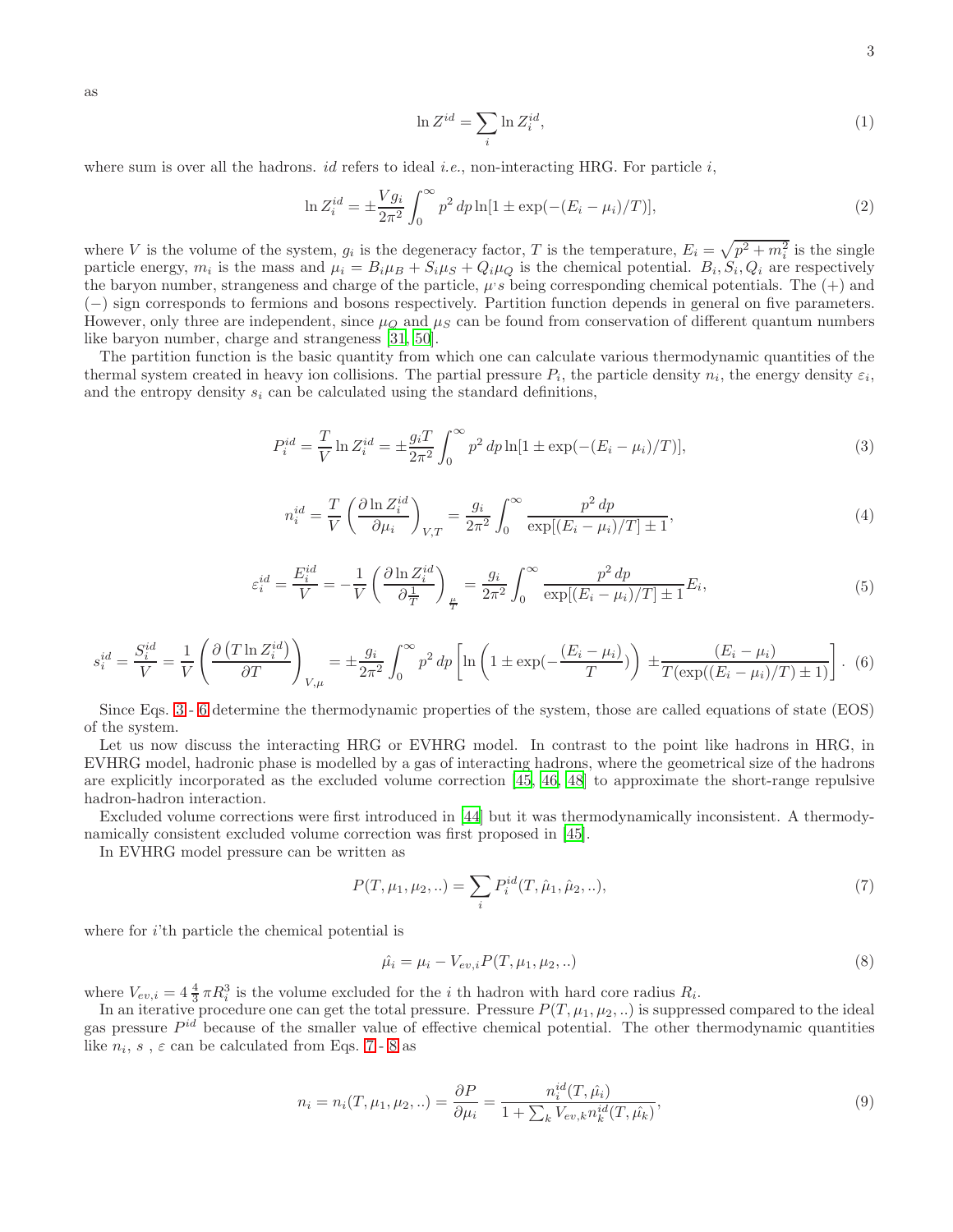

<span id="page-3-0"></span>FIG. 1: (Color online). Equations of state as a function of  $\mu_B$  at constant T keeping  $\mu_S = \mu_Q = 0$ . Non interacting means non interacting HRG model *i.e.* without excluded volume correction and interacting refers to EVHRG.  $R_m$  refers to radius of mesons and  $R_b$  refers to radius of baryons.

$$
s = s(T, \mu_1, \mu_2, \ldots) = \left(\frac{\partial P}{\partial T}\right)_{\mu_1, \mu_2, \ldots} = \frac{\sum_i s_i^{id}(T, \hat{\mu_i})}{1 + \sum_k V_{ev,k} n_k^{id}(T, \hat{\mu_k})},\tag{10}
$$

$$
\varepsilon = \varepsilon(T, \mu_1, \mu_2, ..) = \frac{\sum_i \varepsilon_i^{id}(T, \hat{\mu}_i)}{1 + \sum_k V_{ev,k} n_k^{id}(T, \hat{\mu}_k)},\tag{11}
$$

This correction scheme is thermodynamically consistent i.e. EOS after corrections obey the relation

$$
s = \frac{\varepsilon + P - \sum_{i} \mu_i n_i}{T}.\tag{12}
$$

In this work we have incorporated all the hadrons listed in the particle data book [\[63](#page-18-20)] up to mass of 3 GeV. In Fig. [1](#page-3-0) we have shown  $\varepsilon$ , P, s and n as a function of  $\mu_B$  at fixed T. For completeness one should also plot these quantities as a function of T at fixed  $\mu_B$ . However such relations are already given in Ref. [\[50,](#page-18-10) [54\]](#page-18-7) and we do not repeat those here. Our results show that there is almost no effect of interaction till  $\mu_B = 0.4$  GeV in EOS. Beyond  $\mu_B = 0.4$  GeV we see quite a substantial change in these quantities. The change is more pronounced at higher temperatures. One can see from this figure that at large  $\mu_B$  the energy, entropy and number density in EVHRG model are suppressed by a factor of 2, compared to HRG, if we take the radii of all the hadrons to be 0.2 fm. This is expected as the finite radius acts as repulsive interaction between hadrons. If we increase the size of the baryons further to 0.3 fm the suppression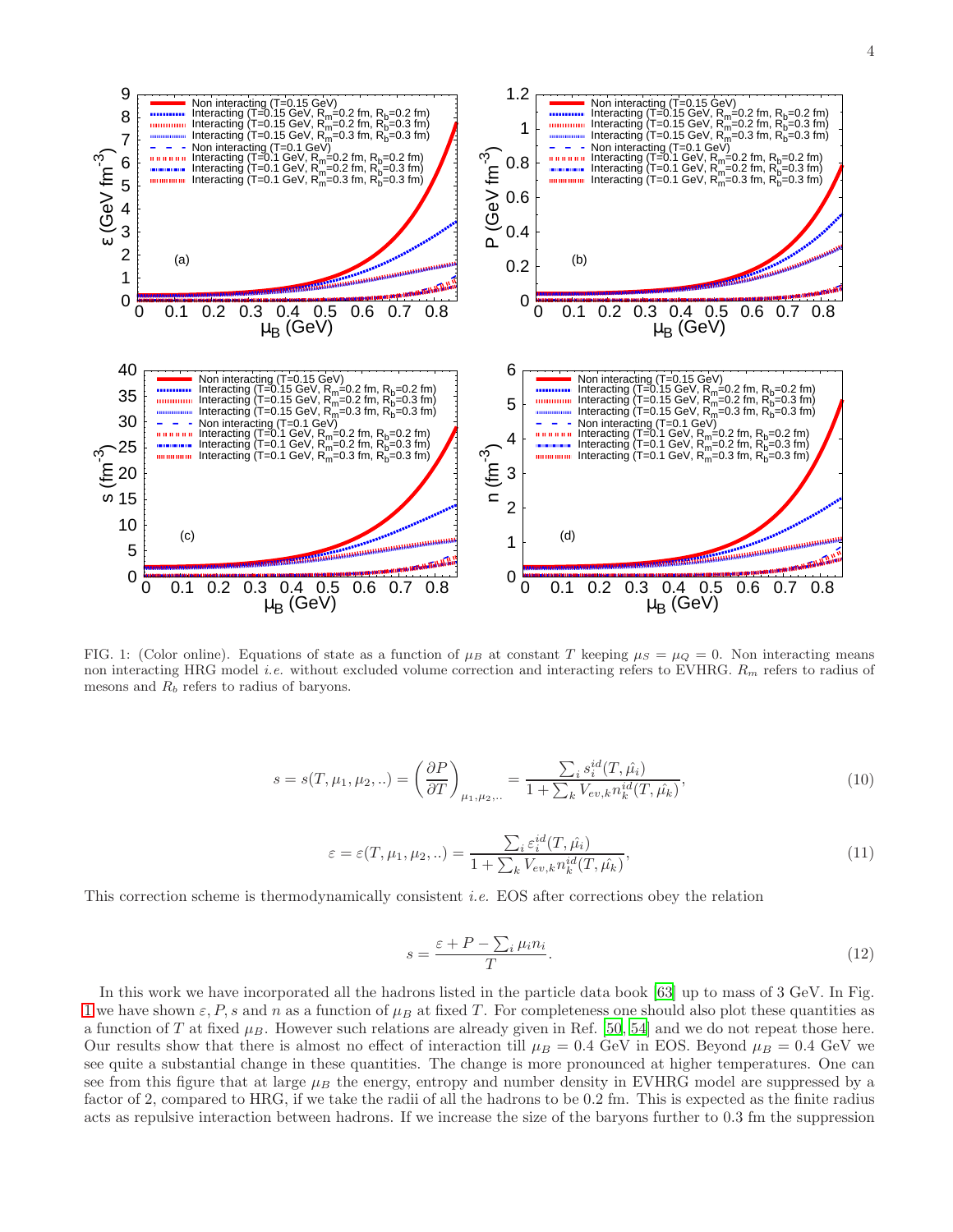<span id="page-4-3"></span>

<span id="page-4-4"></span><span id="page-4-2"></span>

<span id="page-4-1"></span>FIG. 2: (Color online). Variation of pressure and second order susceptibilities  $\chi_B^2$ ,  $\chi_S^2$  and  $\chi_Q^2$  with temperature at  $\mu = 0$ . Lattice data for pressure are taken from Bazavov *et.al* [\[71](#page-18-21)] and Borsányi *et.al* [\[25](#page-17-10)] whereas those for  $\chi^2$  are taken from Bazavov  $et. al [26]$  $et. al [26]$  $et. al [26]$  and Borsányi  $et. al [27]$  $et. al [27]$  $et. al [27]$ 

.

is even more. However the thermodynamic quantities are less sensitive to the mesonic radii as can be seen from Fig. [1.](#page-3-0) The plot for  $R_b = R_m = 0.3$  fm is almost same as that for  $R_b = 0.3$  fm,  $R_m = 0.2$  fm and is suppressed compared to  $R_b = R_m = 0.2$  fm. This is an expected result as the system is dominated by baryons at high  $\mu_B$ .

The difference of the EVHRG model, as compared to HRG, is governed by the radius parameter. The electromag-netic charge radii of hadrons have been measured by different groups [\[64](#page-18-22)]. For example, the radii for  $p, \Sigma^-, \pi^-$  and  $K^-$  are around 0.8 fm, 0.9 fm, 0.7 fm and 0.6 fm respectively. One can also define a strong interaction radii [\[65](#page-18-23)] which comes out to be around the same values. In accordance with these results, a value of 0.8 fm for baryons and 0.62 fm for mesons were proposed earlier [\[48\]](#page-18-18). On the other hand, Braun-Munzinger et al. [\[34\]](#page-18-24) argued that a more realistic approach is to incorporate repulsive behaviour of the NN potential using hard-core radius ( $\sim 0.3$  fm) as obtained from nucleon-nucleon scattering [\[66](#page-18-25)]. The corresponding meson radius should not exceed that of baryons. A similar hard-core radius of 0.2-0.3 fm has also been proposed in Ref. [\[67](#page-18-26)] to explain the proton-proton scattering data. It has also been shown earlier that to justify a hydrodynamic approach to heavy ion collisions within the hadron phase the hard-core hadron radius should be  $r \geq 0.2$  fm in EVHRG model [\[49\]](#page-18-27). In the present study we have taken an approach similar to [\[34\]](#page-18-24) and have used different baryon  $(R_b)$  and meson  $(R_m)$  radii between 0.2-0.3 fm.

# <span id="page-4-0"></span>III. FLUCTUATION AND CORRELATION: LATTICE VS. EVHRG

Fluctuations and correlations of conserved charges such as net electric charge, baryon number and strangeness have been considered as probes of hadronization and thermalization of the system created in nuclear collisions [\[68](#page-18-28)[–70\]](#page-18-29). Fluctuation are considered to be important signatures for the existence of CEP on the phase diagram as it would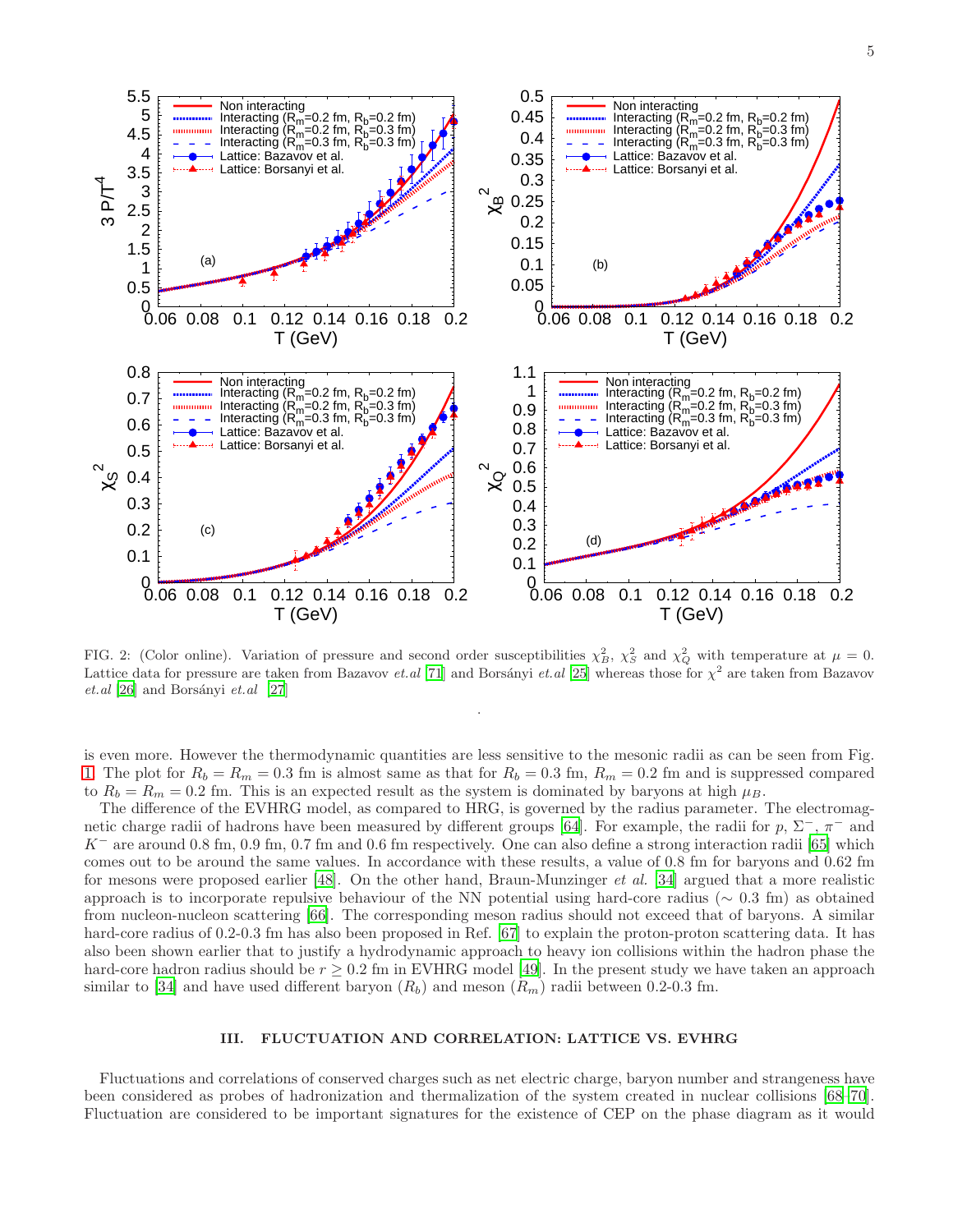

<span id="page-5-1"></span>

<span id="page-5-0"></span>FIG. 3: (Color online). Variation of fourth order susceptibilities  $\chi_B^4$ ,  $\chi_S^4$ ,  $\chi_Q^4$  with temperature ( $\mu = 0$ ). Lattice data is taken from Ref. [\[72\]](#page-18-30).

lead to large fluctuations in the thermodynamic quantities. Moreover, fluctuations are expected to show distinctly different behaviour in a hadron resonance gas and a QGP.

#### A. Fluctuations of conserved charges

Derivatives of the grand canonical partition function  $(Z)$  with respect to chemical potential define susceptibilities which experimentally become accessible through event-by-event analysis of fluctuations in observable quantities such as baryon number, electric charge, strangeness and others.

The  $n^{th}$  order susceptibility is defined as

$$
\chi_x^n = \frac{1}{VT^3} \frac{\partial^n (ln Z)}{\partial \left(\frac{\mu_x}{T}\right)^n},\tag{13}
$$

where  $\mu_x$  is the chemical potential for conserved charge x. For our purpose  $x = B$  (baryon), S (strangeness) and Q (electric charge).

In Fig. [2](#page-4-1) we have shown temperature dependence of pressure and second order susceptibilities for various conserved charges at zero chemical potentials ( $\mu_B = \mu_S = \mu_Q = 0$ ). From Fig. [2\(a\),](#page-4-2) where we plot pressure as a function of temperature, one can see that the continuum limit lattice data from [\[25,](#page-17-10) [71\]](#page-18-21) agrees within error-bar with HRG and EVHRG model upto  $T \sim 0.17$  GeV. The second order susceptibilities are found to increase rapidly with increase of temperature. Near  $T = 0.1$  GeV magnitude of  $\chi_Q^2$  is almost double compared to  $\chi_S^2$  and the magnitude of  $\chi_B^2$  is almost zero at this temperature. As at low temperature fluctuations of a particular charge are dominated by lightest hadrons carrying that charge. The dominant contribution to  $\chi_B^2$  at low temperatures comes from protons (lightest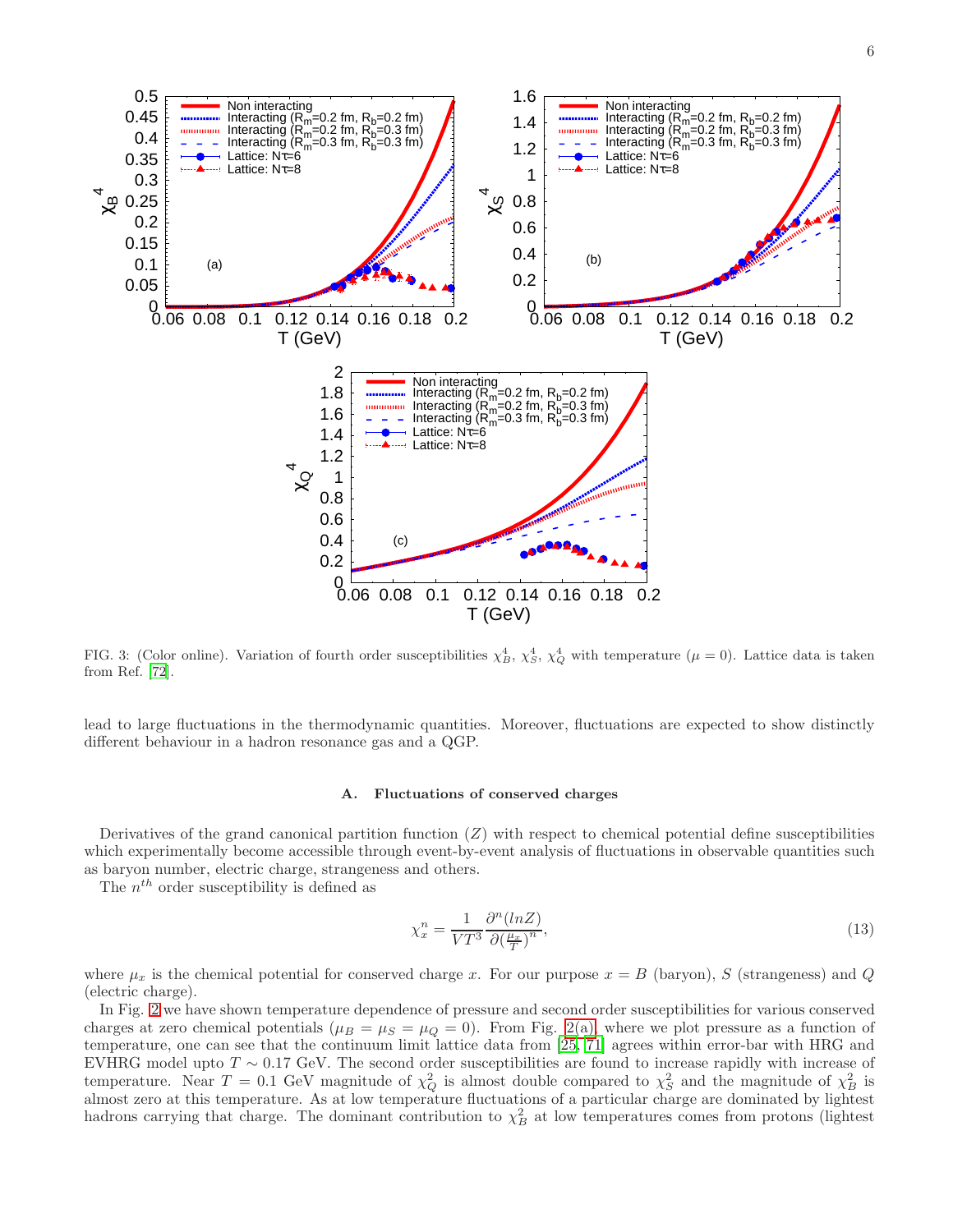baryon), while  $\chi_S^2$  receives leading contribution from kaons (lightest strange hadron) and  $\chi_Q^2$  from pions (lightest charged hadron). Since pion is lighter compared to proton and kaon, magnitude of  $\chi_Q^2$  is more than that of  $\chi_B^2$  and  $\chi^2_S$ . In EVHRG we have considered different values of  $R_b$  and  $R_m$  as shown in Fig. [2.](#page-4-1) It can be seen that there is almost no effect of interaction till  $T = 0.13$  GeV in fluctuations. The reason for this is that the effective degree of freedom does not increase much up to this temperature and therefore correction due to excluded volume is small. Above  $T = 0.13$  GeV we find quite a substantial change in second order susceptibilities. It can be seen from this figure that at large  $T$ , second order fluctuations are reduced by almost  $30\%$  compared to the non-interacting hadrons, if we take radii of all the hadrons to be 0.2 fm. If we increase radii of hadrons further to 0.3 fm, the suppression is even more. We have compared our result with LQCD data [\[26,](#page-17-11) [27\]](#page-17-7). It can be seen that up to  $T = 0.18 \text{ GeV}, \chi^2_B$ is in good agreement with LQCD if we consider radii of all hadrons to be 0.2 fm whereas  $\chi_Q^2$  is in good agreement with LQCD for  $R_m = 0.2$  fm and  $R_b = 0.3$  fm. The meson radius plays an important role for  $\chi^2_S$  and  $\chi^2_Q$  but not for  $\chi_B^2$  which can be seen from the figure. This is an expected result since in  $\chi_S^2$  and  $\chi_Q^2$  both the baryons and mesons contribute whereas in  $\chi_B^2$  only baryons contribute. One should, however, note that the dependence of  $\chi_B^2$  on  $R_m$  is not completely negligible. We will address the issue later.

In non-interacting HRG model, under Boltzmann approximation,  $\chi_B^4 \approx \chi_B^2$  and  $\chi_B^1 \approx \chi_B^3$  as only baryons with baryon number one contribute to various susceptibilities [\[61\]](#page-18-31). In contrast, in case of higher order susceptibilities, electric charge and strangeness is expected to show larger values as hadrons with multiple charge/strangeness get larger weight. A similar behaviour is expected for EVRHG model as well. In Fig. [3](#page-5-0) we have shown variation of fourth order susceptibilities with temperature at  $\mu = 0$ . The nature of all the fourth order susceptibilities is similar to second order susceptibilities. As expected, magnitudes of fourth order susceptibilities are larger compared to that of second order susceptibilities for strangeness and electric charge. However this is not true for baryon number fluctuations. Although contributions in  $\chi_B$  are only from baryons, these quantities also depend on size of mesons as can be seen from Fig. [2\(b\)](#page-4-3) and Fig. [3\(a\).](#page-5-1) This dependence can be understood from Eqs. [\(7\)](#page-2-2) and [\(8\)](#page-2-3) which shows the dependence of chemical potential on hadronic radii through pressure. Hence, even for baryon number susceptibilities there may be small difference in magnitudes of susceptibilities at different  $R_m$  for EVHRG. We compare our result with LQCD data  $(N_{\tau} = 6, 8)$  [\[72](#page-18-30)]. The LQCD data for  $\chi_B^4$  and  $\chi_S^4$  are in good agreement with HRG model up to  $T = 0.16$  GeV. Whereas for  $\chi^4_Q$ , LQCD data is lower compared to both HRG and EVHRG.

It has been argued in [\[50](#page-18-10)] that for  $\epsilon$ , P and s, though lattice QCD results agree at lower temperatures, they are expected to becomes larger than those in HRG at higher temperatures due to deconfinement. On the other hand, the difference between lattice and HRG for the higher susceptibilities may have effects due to the difference in hadronic masses. It has also been reported that the thermodynamic quantities calculated in lattice QCD may agree well with the HRG model if the masses of the hadrons in the model are tuned appropriately to take into account the discretization errors in the hadron spectrum present in the lattice calculations [\[73,](#page-18-32) [74\]](#page-18-33). In the present study EVHRG is found to show a better agreement with the lattice data in the continuum limit.

#### B. Correlations among different conserved charges

Correlations among different conserved charges may act as probes of the structure of QCD at finite temperature. In QGP, as baryon number as well as electric charge are carried by different flavours of quarks, a strong correlation is expected between B-Q, Q-S as well as B-S. On the other hand, in the hadronic sector presence of baryons and mesons would generate an entirely different type of correlations between these quantities. Hence, these correlations are expected to show changes across the phase transition which are characteristics of the changes in the relevant degrees of freedom.

Correlation functions,  $\chi_{xx'}^{ij}$ , are defined by

$$
\chi_{xx'}^{ij} = \frac{1}{VT^3} \frac{\partial^{i+j}(\ln Z)}{(\partial(\frac{\mu_x}{T})^i)(\partial(\frac{\mu_{x'}}{T})^j)},\tag{14}
$$

where x and  $x'$  correspond to conserved charges  $B, S, Q$  and  $\mu$ 's are chemical potentials of corresponding conserved charges. In this section we show temperature dependence of various correlation functions at  $\mu_B = 0$ . We also compare our result with LQCD data [\[26\]](#page-17-11).

Fig. [4](#page-7-0) shows the variation of correlations between conserved charges with temperature around  $\mu_x = \mu_{x'} = 0$ . Since at very low temperature main contribution comes from pions (baryon number as well as strange quantum number  $= 0$ ), all the correlations remain zero. The next particle to be excited is kaon and as a result  $\chi^{11}_{QS}$  becomes non zero around  $T = 0.075$  GeV. The leading contribution to  $\chi_{QS}^{11}$  in the hadronic sector is due to charge kaons which has same sign for charge and strange quantum number. So it remains positive and increases with temperature. Other correlations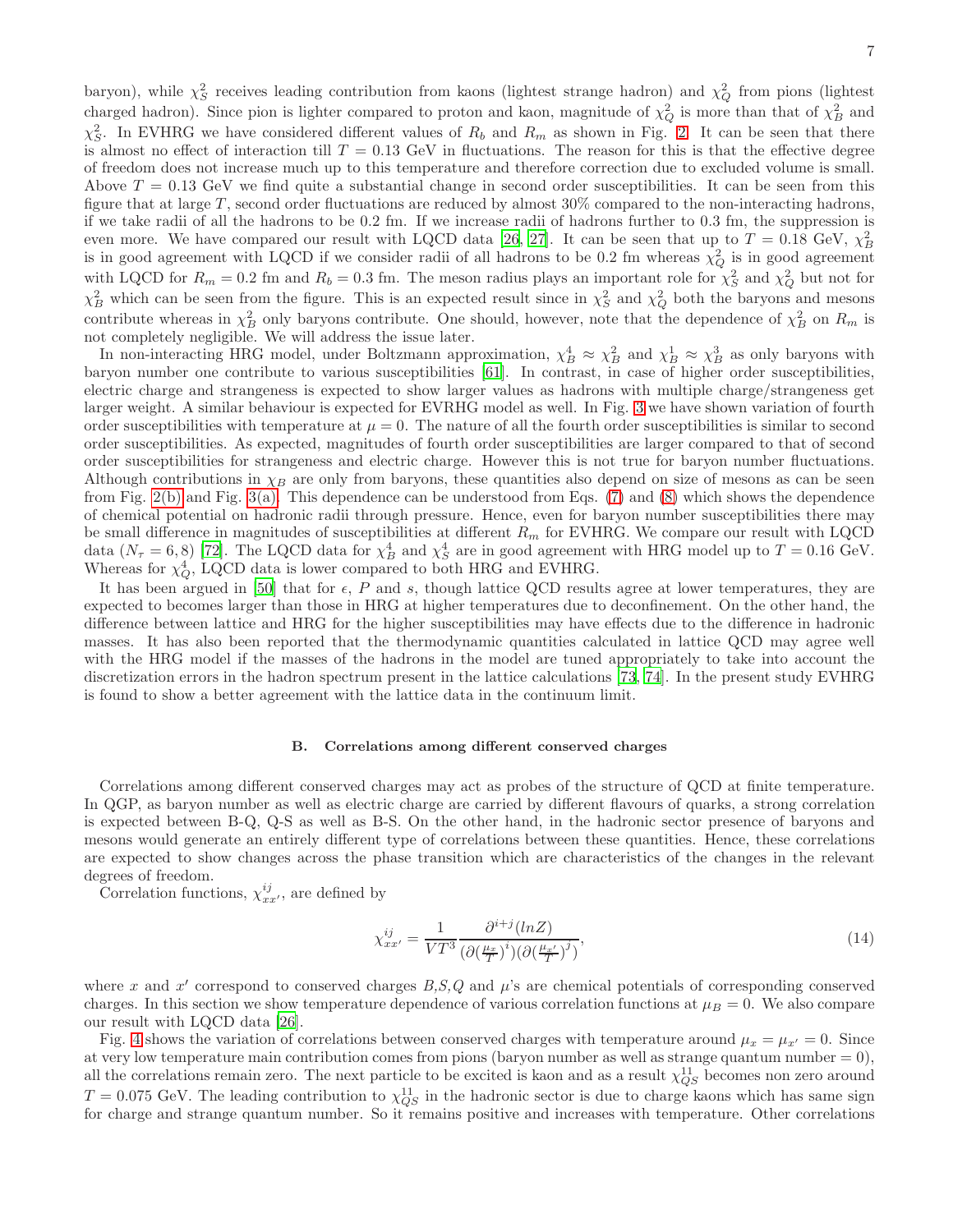<span id="page-7-1"></span>

<span id="page-7-0"></span>FIG. 4: (Color online). Variation of  $\chi_{BS}^{11}$ ,  $\chi_{BQ}^{11}$  and  $\chi_{QS}^{11}$  with temperature at  $\mu = 0$ . Lattice data for continuum extrapolation is taken from Ref. [\[26](#page-17-11)].

pick up non-zero values above  $T = 0.1$  GeV when baryons start populating the system.  $\chi^{11}_{BS}$  is proportional to the product of baryon number and strange quantum number. So here most of the contribution is due to lightest baryon Λ which has baryon number +1 and strange quantum number -1. Other contributing particles, such as,  $\Sigma$ ,  $\Xi$  etc. also have relative negative sign between baryon number and strange quantum number. As a result  $\chi_{BS}^{11}$  remains negative. This negative value increases with T due to the increase in the population of the strange baryons. Again, HRG results show sharp increase compared to those from EVHRG model. Due to the contribution from mesons (mainly kaons) in  $\chi_{QS}^{11}$ , meson radius plays a dominating role and an increase in meson radius produces larger suppression in EVHRG model. On the other hand, baryon radius plays a major role for both  $\chi^{11}_{BS}$  as well as  $\chi^{11}_{BQ}$ . The dominant contribution in  $\chi_{BQ}^{11}$  at low temperature is due to proton and antiproton and for both of those baryon number as well as charge carry the same sign. So the value of  $\chi_{BQ}^{11}$  remains positive and shows a sharp increase with temperature in HRG, EVHRG being suppressed due to the effect of hard core radius. In the quark sector strange quarks (antiquarks) carry 1/3 (-1/3) baryon number and the relative sign between B and S is always negative. As a result lattice result for  $\chi^{11}_{BS}$ show a similar trend as that of HRG. On the other hand,  $\chi_{QS}^{11}$  is always positive as charge as well as strangeness for strange quark is negative. Though the lattice values at lower temperature (0.15 GeV) is close to HRG and EVHRG,  $\chi_{BS}^{11}$  as well  $\chi_{QS}^{11}$  for lattice increase faster than those for HRG as strange quark mass is much smaller compared to strange baryons. At high temperature quark masses decrease (which will eventually become zero at Stefan-Boltzmann limit) and lattice results would start saturating whereas HRG results would keep on increasing. As a result lattice values are suppressed compared to HRG values both for  $\chi_{QS}^{11}$  and  $\chi_{BS}^{11}$ . In the case of  $\chi_{BQ}^{11}$ , EVHRG ( $R_m$ =0.2 fm and  $R_b=0.3$  fm) results agree well with the lattice data for  $T < 0.17$  GeV. But at higher temperatures, the weighted sum of charges of massless quarks vanishes so the lattice results would start saturating with the further increase in temperature whereas HRG results would keep on increasing similar like  $\chi_{QS}^{11}$  and  $\chi_{BS}^{11}$ .

The LQCD results of charge correlations has been found to deviate from the ideal gas limit even at twice the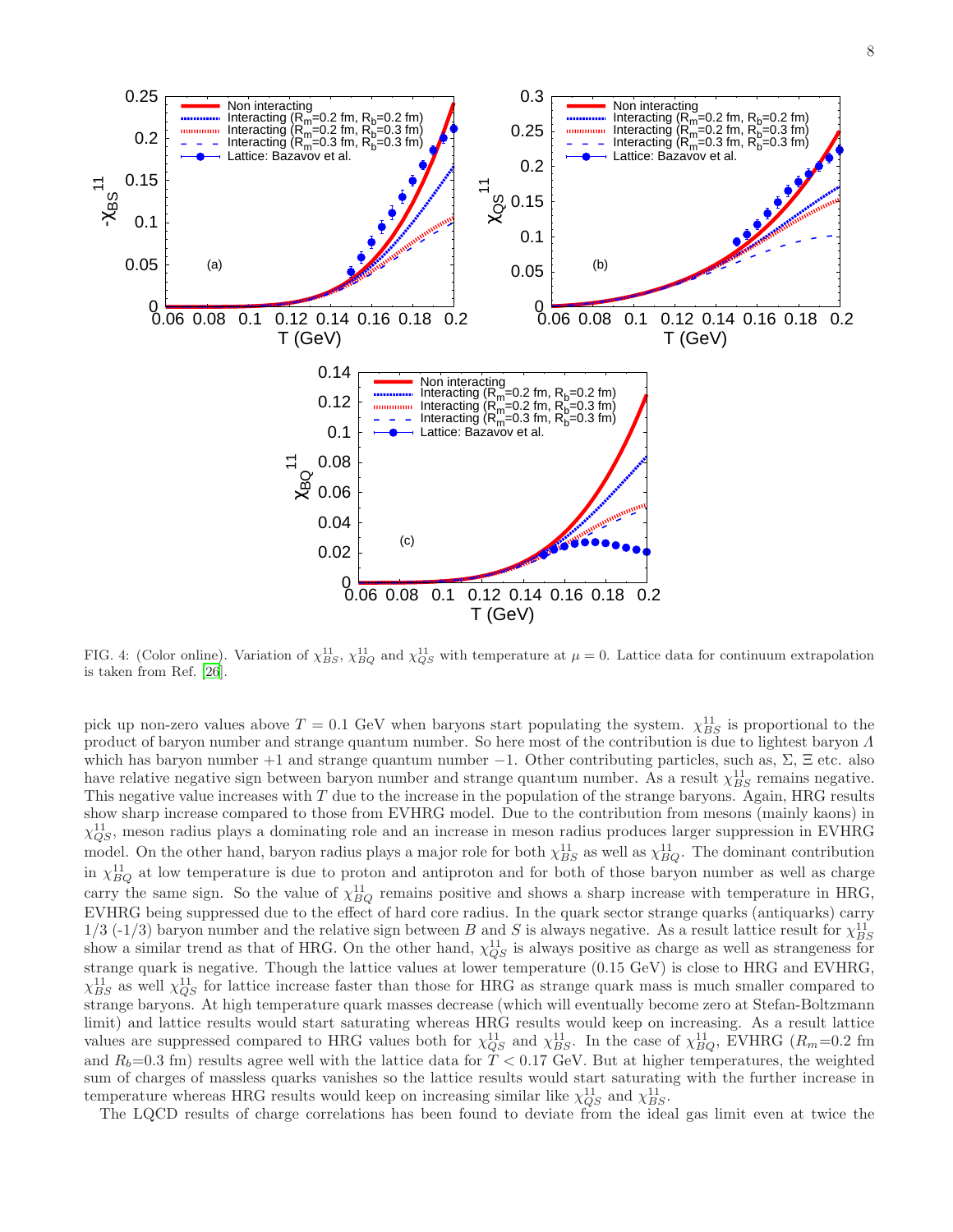<span id="page-8-1"></span>

<span id="page-8-0"></span>FIG. 5: (Color online). Variation of  $C_{BS}$ ,  $C_{QS}$  and  $C_{BQ}$  with temperature at  $\mu = 0$ . Lattice data for continuum extrapolation is taken from Ref. [\[26](#page-17-11)].

transition temperature and the large contributions of flavour fluctuations are expected to be the cause of these deviations [\[26\]](#page-17-11). In order to analyse the experimental results, suitable ratios have been proposed to eliminate these con-tributions [\[75\]](#page-18-34). Three ratios, namely, baryon-strangeness correlation coefficient  $C_{BS}$  [\[75\]](#page-18-34), electric charge-strangeness correlation coefficient  $C_{QS}$  and baryon-electric charge correlation coefficient  $C_{BQ}$  can be written as [\[26\]](#page-17-11)

$$
C_{BS} = -3\frac{\chi_{BS}^{11}}{\chi_S^2}, \qquad C_{QS} = 3\frac{\chi_{QS}^{11}}{\chi_S^2}, \qquad C_{BQ} = \frac{\chi_{BQ}^{11}}{\chi_B^2}.
$$
 (15)

Figure [5](#page-8-0) shows variation of  $C_{BS}$ ,  $C_{QS}$  and  $C_{BQ}$  with temperature at  $\mu = 0$ . We compare our result with LQCD data [\[26\]](#page-17-11). At low temperature  $C_{BS}$  is much lower than one because denominator contains mostly kaon whereas contribution to numerator comes from baryons, mostly  $\Lambda$ , which is less populated than kaon. It increases with temperature but remains below 1 due to larger contribution from mesons. If all the hadronic radii are same, the interaction effect gets cancelled. On the other hand, for larger baryonic radii, baryon population gets suppressed and  $C_{BS}$  value for EVHRG becomes lower than HRG. In case of simple QGP, or more generally, for a system where the quark flavours are uncorrelated, this value will be unity. Since lattice  $\chi^{11}_{BS}$  is higher, lattice  $C_{BS}$  values remain above the HRG (and EVHRG) and saturates at high temperature.

At very low temperature, contribution to numerator of  $C_{QS}$  come from charged kaons only while the contributions to denominator come from all the kaons. So  $C_{QS}$  comes out to be around 1.5. With increase of temperature lambda starts populating the system and  $C_{QS}$  becomes close to 1. There is no effect of interaction in most of the temperature range except at very high temperatures. Here, a higher baryonic radii (compared to meson radii) induces a small increase in  $C_{QS}$ . Interaction effects get cancelled if radii are same for all hadrons.  $C_{BS}$  and  $C_{QS}$  are related through the equation  $C_{QS} = 0.5(3 - C_{BS})$  [\[26\]](#page-17-11). So in lattice studies [26] at low temperature, where  $C_{BS}$  is very small  $C_{QS}$  is near 1.5, same compared to HRG (and EVHRG) and at high temperature tends to one.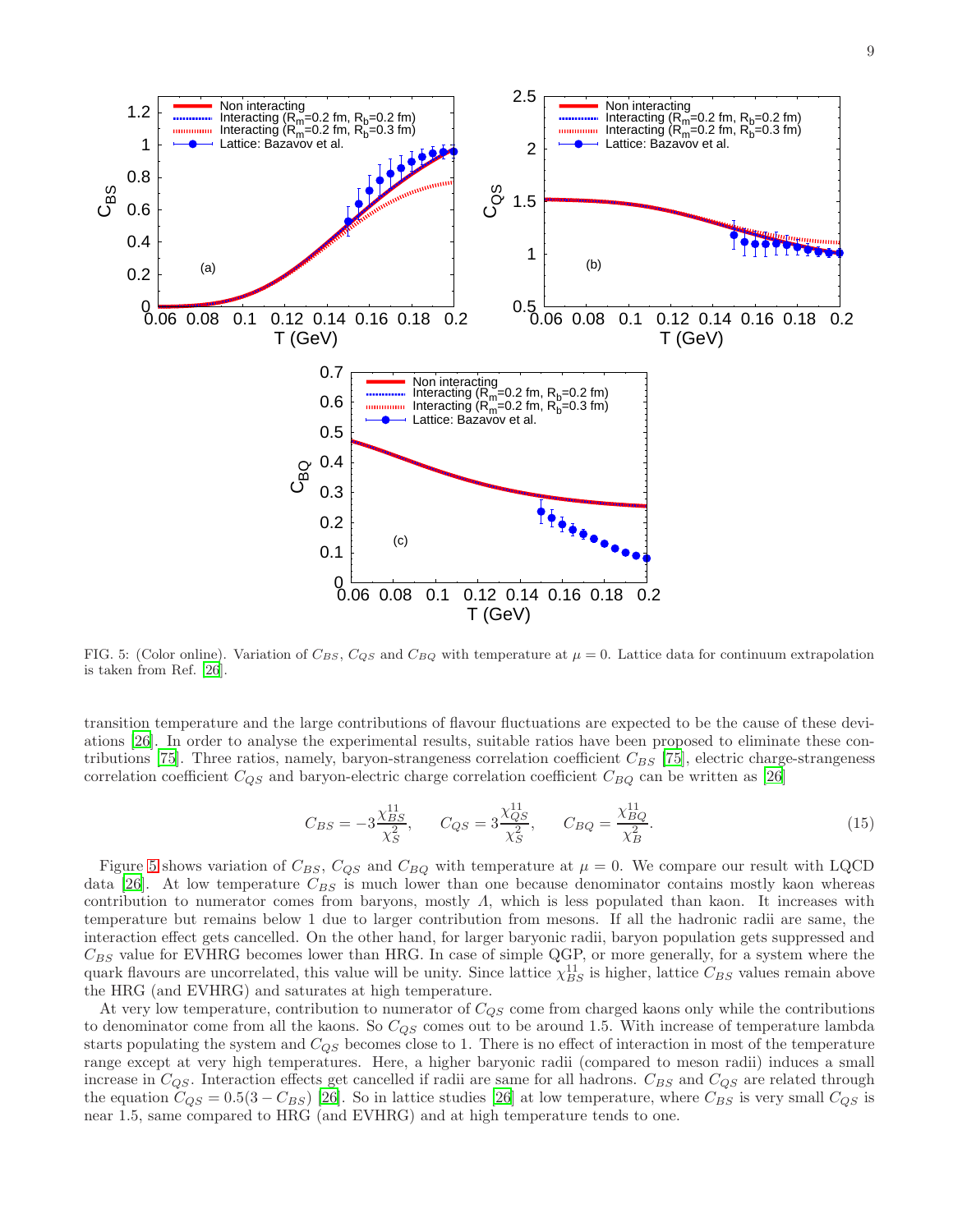



<span id="page-9-0"></span>FIG. 6: (Color online). Susceptibilities  $\chi_B^1$ ,  $\chi_B^2$ ,  $\chi_B^3$ ,  $\chi_B^4$  as a function of  $\mu_B$  keeping T fixed and  $\mu_S = \mu_Q = 0$ .

At low temperatures, contribution to numerator of  $C_{BO}$  come from protons only while the contributions to denominator come from both protons and neutrons. As a result  $C_{BQ}$  is close to 0.5. It decreases slowly with increase in T as at high T heavier neutral baryons like  $\Lambda$  start contributing to the denominator whereas only charged baryons contribute to numerator. For both HRG and EVHRG  $C_{BQ}$  is very close to each other due to the cancellation of interaction effects. In lattice,  $C_{BO}$  approaches zero at high T as the system is in QGP phase. However at lower temperature it approaches the HRG/EVHRG values.

#### C. High density scenario

At very high densities and low temperatures, strongly interacting matter is expected to undergo a first order phase transition which ends at CEP as one moves towards higher T and lower  $\mu_B$  along the phase boundary. At finite  $\mu_B$  due to the expected stronger divergence at the phase boundary and at CEP, study of higher order moments is extremely important at finite  $\mu_B$ . In fact, not only the magnitude but the signs of third moments have also been proposed as a signature for CEP [\[76](#page-18-35)].

In this section we have discussed the results of fluctuations and correlations at large  $\mu_B$ . In Fig. [6](#page-9-0) - [8.](#page-11-0) we show variation of  $\chi_x^1$ ,  $\chi_x^2$ ,  $\chi_x^3$ ,  $\chi_x^4$  with  $\mu_B$  for a fixed temperature and at  $\mu_S = \mu_Q = 0$  where  $x = B, S, Q$ . Here we have considered  $T = 0.1$  GeV and 0.15 GeV for the purpose of illustration. For each temperatures we show variation of the quantities with  $\mu_B$  in HRG and EVHRG model with different baryon  $(R_b)$  and meson  $(R_m)$  radii. The effect of interaction is found to be more pronounced at high temperatures. It can be seen from these figures that at high T and large  $\mu_B$  the magnitude of fluctuations are suppressed by a factor of 2 or more, compared to HRG, if we take the radii of all the hadrons to be 0.2 fm. At high  $\mu_B$  fluctuations are very sensitive to  $R_b$  but not to  $R_m$  as in this region system is dominated by baryons. Similar behaviour was obtained in Fig. [1](#page-3-0) as well.  $\chi^1_S$  and  $\chi^3_S$  are proportional to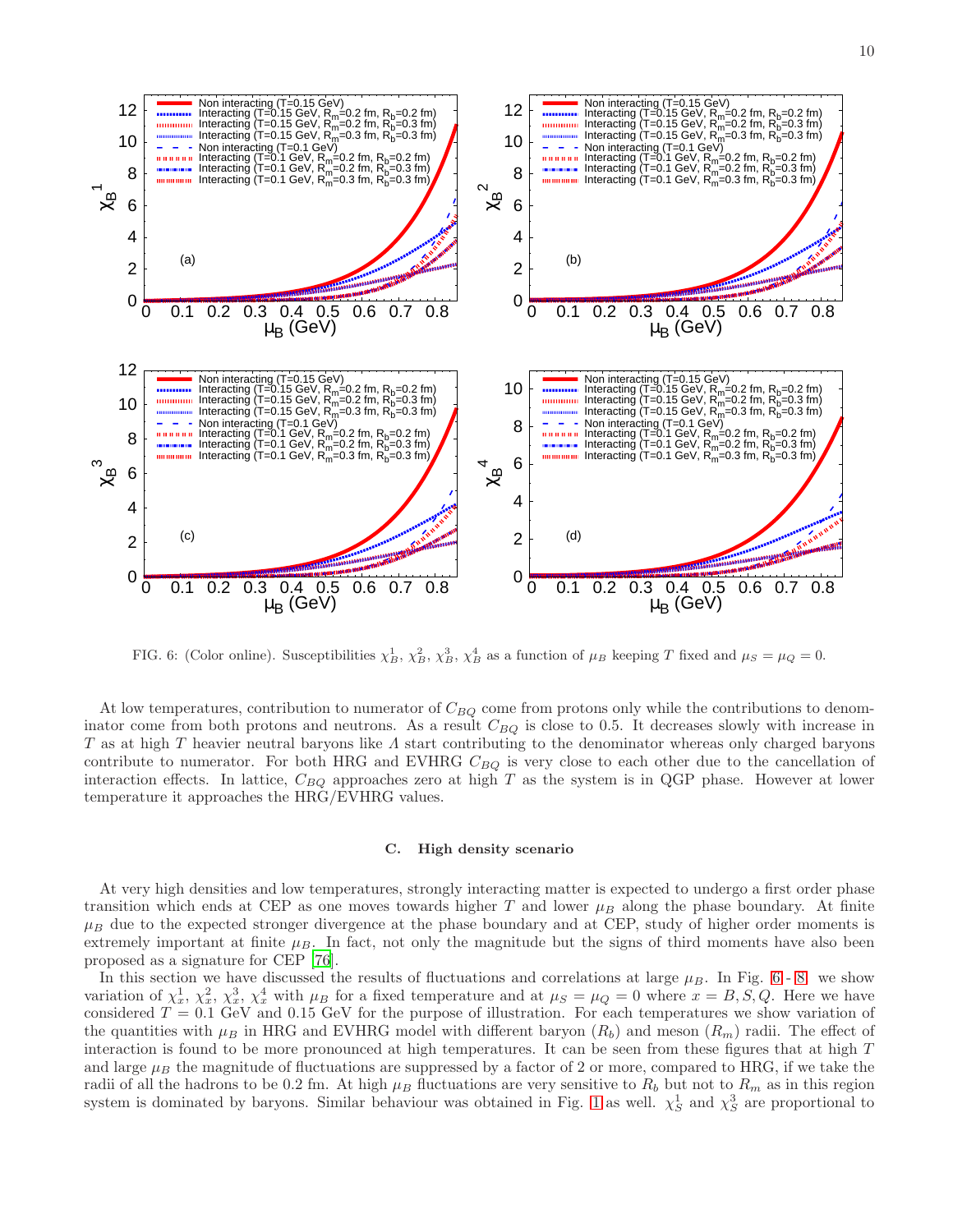<span id="page-10-1"></span><span id="page-10-0"></span>

<span id="page-10-2"></span>FIG. 7: (Color online). Susceptibilities  $\chi^1_S$ ,  $\chi^2_S$ ,  $\chi^3_S$ ,  $\chi^4_S$  as a function of  $\mu_B$  keeping T fixed and  $\mu_S = \mu_Q = 0$ .

the odd power of strange quantum number of the particles. Dominant contribution to  $\chi_S$  comes from Λ, the lightest strange baryon which has strange quantum number  $-1$  (at  $\mu_S = 0$  strange mesons don't contribute to  $\chi_{S_2}^1$  and  $\chi_{S_3}^3$ because particle and anti-particle terms are equal in magnitude but opposite in sign). As a result,  $\chi^1_S$  and  $\chi^3_S$  remain negative (Fig.  $7(a)$  and Fig.  $7(c)$ ).

As mentioned earlier, there are contributions from multiple charged hadrons in electrical charge and strangeness sector only, baryon number being always one. Hence, at high  $\mu_B$  region magnitudes of  $\chi_x^3$  and  $\chi_x^4$  are found to be almost double compared to that of  $\chi^1_x$  and  $\chi^2_x$  respectively for  $x = S, Q$  (Fig. [7](#page-10-2) and Fig. [8\)](#page-11-0), though the change in  $\chi_B$ remains small as shown in Fig. [6.](#page-9-0) At very small  $\mu_B$  and given T (0.1 or 0.15 GeV) system is dominated by mesons and  $\chi_B$  is small. With increase in  $\mu_B$  system will be populated by proton, neutron as well as hyperons and  $\chi_B$  will increase. This increase will be sharper for HRG due to the absence of repulsive interaction.

At finite  $\mu_B$  (fixed T) due to larger contribution from effective chemical potentials, the effect of interaction, compared to zero  $\mu_B$  case, is more prominent on correlations as shown in Fig. [9.](#page-12-0) The plots are given for different  $R_m$  and  $R_b$ . It can be seen that at low  $\mu_B$ ,  $\chi_{BS}^{11}$  and  $\chi_{BQ}^{11}$  are zero whereas  $\chi_{QS}^{11}$  is non-zero as pions and kaons are main contributors in this range of parameters. At large  $\mu_B$ , baryons start populating the system and both B-S and B-Q correlations increase more sharply compared to  $\chi_{QS}$  as kaons remain the main contributor in  $\chi_{QS}$  and charge hyperon population is much smaller. One can also see that there is no effect of interaction till  $\mu_B = 0.3$  GeV in  $\chi_{BS}^{11}$  and  $\chi_{BQ}^{11}$ . However at high T,  $\chi_{QS}^{11}$  is affected by interaction even at low  $\mu_B$ .

In Fig. [10](#page-13-0) we show variation of  $C_{BS}$ ,  $C_{QS}$  and  $C_{BQ}$  with  $\mu_B$  at a fixed T and  $\mu_S = \mu_Q = 0$ . At low  $\mu_B$ , kaon population is dominating in the denominator of  $C_{BS}$  and it is less than unity. On the other hand increase in  $\mu_B$ facilitates the strange baryon population and  $C_{BS}$  increases with increasing  $\mu_B$ . Moreover, the effect of large  $\mu_B$ becomes more pronounced for lower T. So that  $C_{BS}$  at T=0.1 GeV is larger than that at T = 0.15 GeV for large  $\mu_B$  (> 0.6 GeV). Similarly at low  $\mu_B$ ,  $C_{QS}$  is around 1.5 as it gets contribution from mainly charged kaons in the numerator and both charged and neutral kaons in denominator. With increase in  $\mu_B$ ,  $\Lambda$  starts populating the system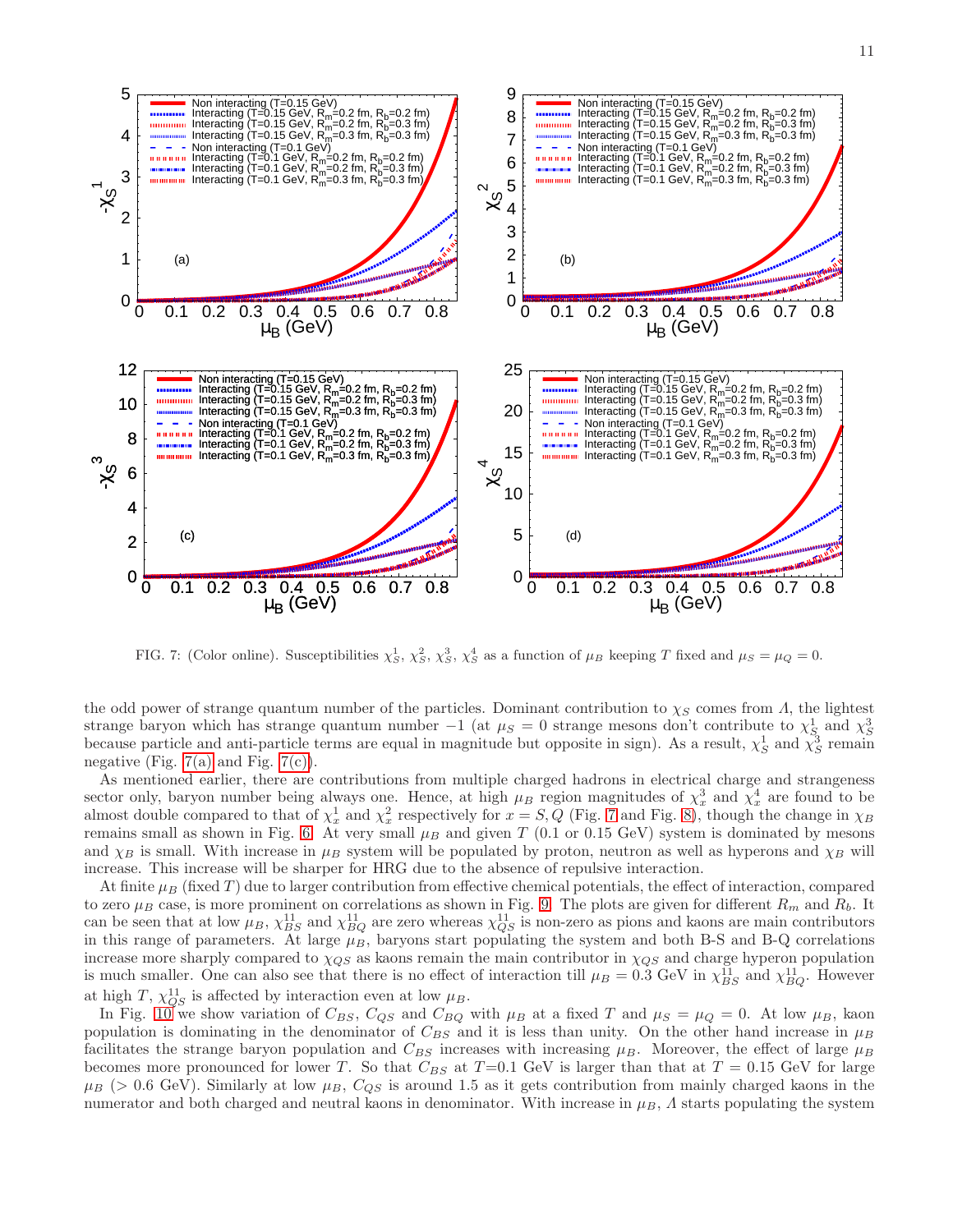



<span id="page-11-0"></span>FIG. 8: (Color online). Susceptibilities  $\chi_Q^1$ ,  $\chi_Q^2$ ,  $\chi_Q^3$ ,  $\chi_Q^4$  as a function of  $\mu_B$  keeping T fixed and  $\mu_S = \mu_Q = 0$ .

so that  $C_{QS}$  keeps decreasing. Since this effect is more pronounced for larger T,  $C_{QS}$  is lower for larger T at large  $\mu_B$  $(> 0.7 \text{ GeV}).$ 

At low  $\mu_B$ , for small T,  $C_{BO}$  gets contribution from protons and neutrons in the denominator and only protons in the numerator. So it is close to 0.5 as shown earlier in Fig. [5\(c\).](#page-8-1) At larger  $T$  (0.1 or 0.15 GeV),  $\Lambda$  starts contributing in the denominator and  $C_{BQ}$  becomes less than 0.5. Similarly as  $\mu_B$  increases, population of protons, neutrons and lambda increases. As a result  $C_{BQ}$  becomes less than 0.5. At high  $\mu_B$ ,  $C_{BQ}$  saturates as rate of increase becomes same for different species. For HRG and EVHRG  $C_{BQ}$  is close to each other due to cancellation of interaction effect.

#### D. Experimental scenario

Experimentally measured moments such as mean  $(M)$ , standard deviation  $(\sigma)$ , skewness  $(S)$  and kurtosis  $(\kappa)$  of conserved charges are used to characterize the shape of charge distribution. The standard deviation corresponds to the width of the distribution, the skewness is a measure of the asymmetry of the distribution and kurtosis describes peakness of the distribution. Products of moments are related to susceptibilities  $(\chi_x)$  by the following relations,

<span id="page-11-1"></span>
$$
\frac{\chi_x^2}{\chi_x^1} = \frac{\sigma_x^2}{M_x}, \quad \frac{\chi_x^3}{\chi_x^2} = S_x \sigma_x, \quad \frac{\chi_x^4}{\chi_x^2} = \kappa_x \sigma_x^2.
$$
\n(16)

The advantage of using the above mentioned products of moments is that they are expected to be independent of the volume of the system. On the other hand, our discussion on the variation of  $\chi_x$  with T (or  $\mu_B$ ) shows that the cancellation of the volume effect, depending on the degrees of freedom involved, will become less as one increases the order of susceptibility in the numerator (or denominator). In nucleus-nucleus collision experiments, beam energy  $(\sqrt{s_{NN}})$  is varied to scan the phase plane. At a particular  $\sqrt{s_{NN}}$ , if CEP is reached, the signature of CEP could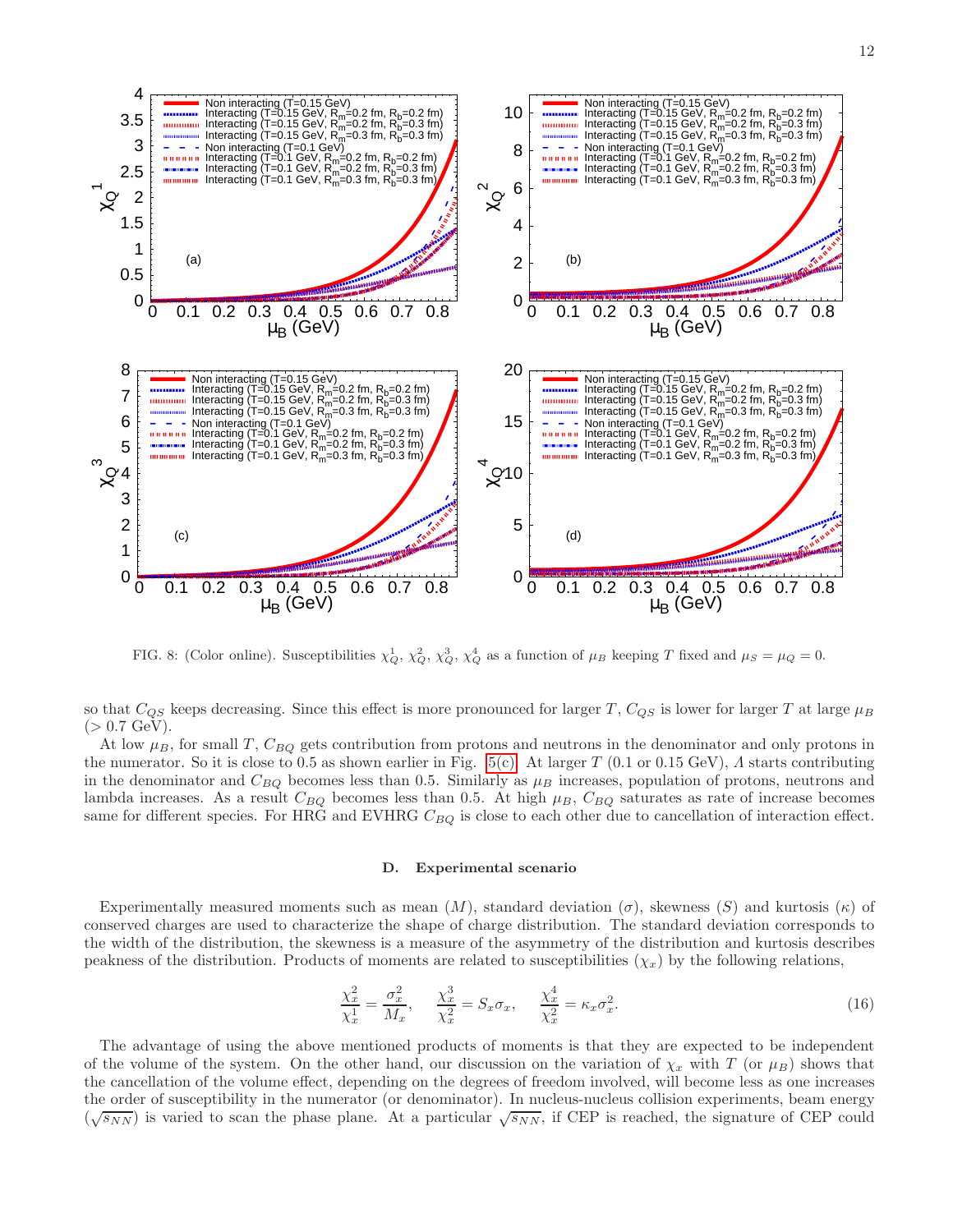

<span id="page-12-0"></span>FIG. 9: (Color online).  $\chi_{BS}^{11}, \chi_{BQ}^{11}, \chi_{QS}^{11}$  as a function of  $\mu_B$  keeping  $\mu_S = \mu_Q = 0$ .

survive during the time evolution of the system. Hence along the freeze-out line one would expect a non-monotonic behaviour of the quantities given in Eq. [16](#page-11-1) [\[62,](#page-18-17) [77\]](#page-18-36). To compare the products of moments with experiment one has to know freeze-out T and  $\mu$  at a particular  $\sqrt{s_{NN}}$ . Freeze-out curve  $T(\mu_B)$  can be parametrized by [\[78](#page-18-37)]

$$
T(\mu_B) = a - b\mu_B^2 - c\mu_B^4,\tag{17}
$$

where  $a = 0.166 \pm 0.002$  GeV,  $b = 0.139 \pm 0.016$  GeV<sup>-1</sup>,  $c = 0.053 \pm 0.021$  GeV<sup>-3</sup>. The energy dependence of the  $\mu_q$ can be parametrized as [\[61](#page-18-31)]

$$
\mu_x(\sqrt{s_{NN}}) = \frac{d_x}{1 + e_x \sqrt{s_{NN}}},\tag{18}
$$

where  $d_x$  and  $e_x$  are listed in table [I.](#page-12-1)

| $x \mid$ | $d_x(GeV)$ | $e_x(GeV^{-1})$                                      |
|----------|------------|------------------------------------------------------|
|          |            | $B\vert 1.308 \pm 0.028 \vert 0.273 \pm 0.008 \vert$ |
| S        | 0.214      | 0.161                                                |
|          | $-0.0211$  | 0.106                                                |

<span id="page-12-1"></span>TABLE I: Parametrization of chemical potentials  $\mu_x$  along the freeze-out curve.

The T -  $\mu_B$  parametrisation with  $\sqrt{s_{NN}}$  is obtained by fitting the different particle ratios obtained experimentally at different  $\sqrt{s_{NN}}$ . So for EVHRG model, in general, the parameters are expected to be different for different hadronic radii. In our study, considering all the particle ratios, we found the parameters to be same as [\[78\]](#page-18-37) for  $R_b = R_m$ . On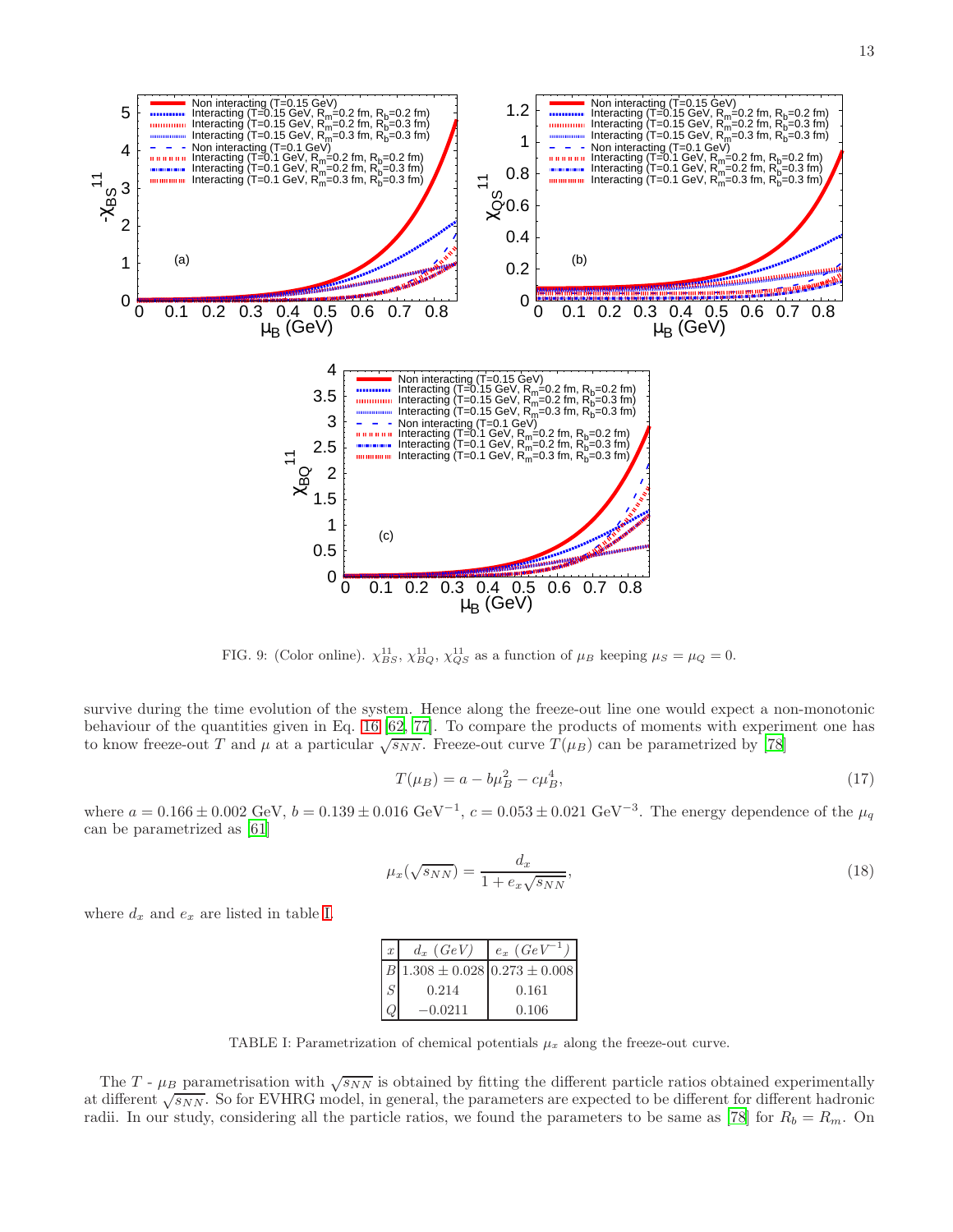

<span id="page-13-0"></span>FIG. 10: (Color online). Variation of  $C_{BS}$ ,  $C_{QS}$  and  $C_{BQ}$  with  $\mu_B$  keeping  $\mu_S = \mu_Q = 0$ .

the other hand, for  $R_B \neq R_m$  case, for the radii used here, the parameter are found to be within  $\pm 0.005 - 0.008$  GeV of the above fit. Moreover, phenomenological freeze-out condition of fixed energy per nucleon about 1 GeV, calculated in our model, matches quite well with the above mentioned freeze-out parametrization. Hence we have used the above mentioned freeze-out parametrization for comparison with the experimental results. It may also be noted here that as  $\sqrt{s_{NN}}$  increases from 7.7 GeV to 200 GeV, T increases from around 0.140 GeV to 0.166 GeV and corresponding  $\mu_B$  varies between 0.421 GeV to 0.023 GeV. Corresponding  $\mu_S$  and  $\mu_Q$  are expected to vary between 0.095 GeV to 0.006 GeV and −0.011 GeV to −0.001 GeV [\[61\]](#page-18-31).

In terms of transverse momentum  $(p_T)$  and rapidity  $(y)$  and azimuthal angle  $(\phi)$   $d^3p$  and  $E_i$  can be written as  $d^3p = p_T m_{Ti} \cosh y dp_T dy d\phi$  and  $E_i = m_{Ti} \cosh y$ , where  $m_{Ti} = \sqrt{(p_T^2 + m_i^2)}$ . One can write a similar expression in terms of  $p_T$  and pseudo-rapidity  $\eta$  as well. These prescriptions have been used to set the momentum and rapidity acceptance range to compare the present results with the experimental data.

In Fig. [11](#page-14-0) we have shown energy dependence of  $\sigma^2/M$ ,  $S\sigma$  and  $\kappa\sigma^2$  for net-proton. We compare our result with experimental data of net-proton fluctuations for  $(0 - 5)$ % central Au-Au collisions measured at STAR [\[79\]](#page-18-38). Experimental data is measured at mid rapidity (|y|  $< 0.5$ ) and within the transverse momentum range  $0.4 < p_T < 0.8$ GeV. Same acceptances range has been used for different hadronic radii in the present manuscript. At low energy,  $\sigma^2/M$  is almost unity and its value increases with increase of  $\sqrt{s_{NN}}$  as can be seen from the Fig. [11\(a\).](#page-14-1) Both HRG and EVHRG model give almost same result irrespective of the value of radii. At low energy  $S\sigma$  for HRG is almost unity and its value decreases with increase of  $\sqrt{s_{NN}}$  as can be seen from the Fig. [11\(b\).](#page-14-2) At low  $\sqrt{s_{NN}}$ ,  $S\sigma$  for EVHRG is less than that of HRG model and suppression increases with increase of radii. However, at high  $\sqrt{s_{NN}}$ , both HRG and EVHRG model give almost same result. Experimental data of  $S\sigma$  can be described well with EVHRG model for radii of hadrons between  $0.3 - 0.4$  fm. At low energy  $\kappa \sigma^2$  (Fig. [11\(c\)\)](#page-14-3) in HRG model is slightly less than unity and its value reaches to unity as we move to high energy. There is prominent suppression of  $\kappa \sigma^2$  in EVHRG model at low  $\sqrt{s_{NN}}$ . The  $\kappa \sigma^2$  of net-proton matches within error-bar with EVHRG model at  $\sqrt{s_{NN}} \geq 39$  GeV and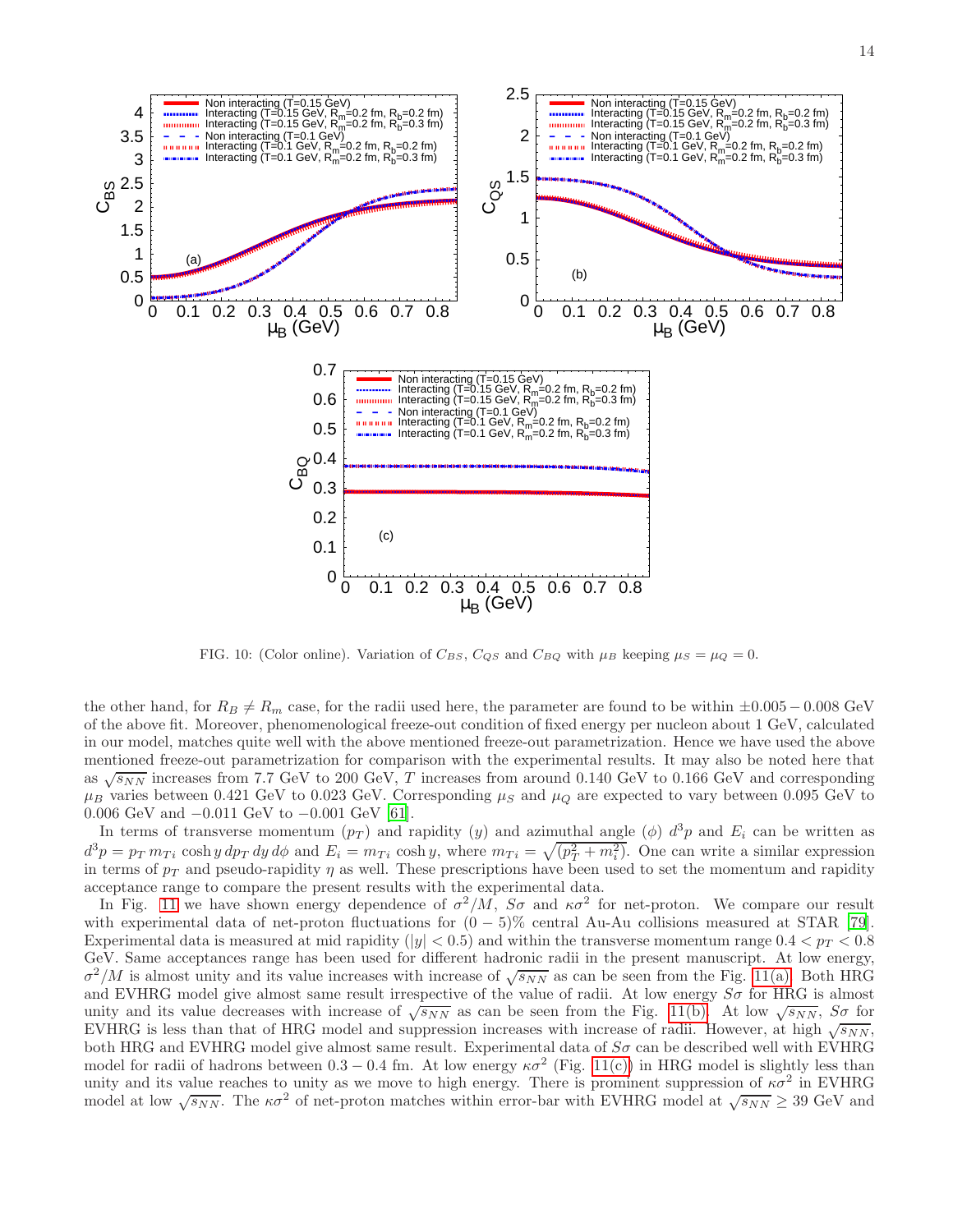<span id="page-14-2"></span><span id="page-14-1"></span>

<span id="page-14-3"></span><span id="page-14-0"></span>FIG. 11: (Color online). Energy dependence of  $\sigma^2/M$ ,  $S\sigma$  and  $\kappa\sigma^2$  for net-proton. Experimental data is taken from Ref. [\[79\]](#page-18-38).

 $\sqrt{s_{NN}} \leq 11.5$  GeV but at intermediate energies EVHRG model over estimates the experimental data. Deviation of experimental data of  $S\sigma$  and  $\kappa\sigma^2$  for net-proton at intermediate energies ( $\sqrt{s_{NN}} = 19$  GeV and 27 GeV) may be an indication of existence of quark degrees of freedom or different physics process which is not included in HRG/EVHRG model.

In Ref. [\[53\]](#page-18-15), STAR data for net-proton fluctuations is already compared with EVHRG model in full space. Energy dependence of fluctuations for net-proton using LQCD can be found in Ref. [\[80](#page-18-39), [81](#page-18-40)]. Though at high energies, where  $\mu_B$  is small, LQCD agrees well with the experimental data, at low energies *i.e.* for higher  $\mu_B$  it fails.

In Fig. [12](#page-15-1) we have shown energy dependence of  $\sigma^2/M$ ,  $S\sigma$  and  $\kappa\sigma^2$  for net-kaon. We have chosen transverse momentum and pseudo-rapidity within the range  $0.2 < p_T < 2.0$  GeV and  $-0.5 < \eta < 0.5$  in our calculation. At low energy  $\sigma^2/M$  for net-kaon is slightly more than unity and its value increases rapidly with increase of  $\sqrt{s_{NN}}$  and result is almost same for both HRG and EVHRG model. Radii of hadrons practically have no effect on the results as shown in Fig. [12\(a\).](#page-15-2) So for net-kaon decreases with increase of  $\sqrt{s_{NN}}$  as can be seen from Fig. [12\(b\).](#page-15-3) Value of So in EVHRG model is suppressed compared to HRG model and suppression increases with increase of radii of hadrons. In Fig. [12\(c\)](#page-15-4) energy dependence of  $\kappa \sigma^2$  for net-kaon is shown. In this case, volume effect is more prominent, as discussed earlier.  $\kappa \sigma^2$  for net-kaon increases with increase of  $\sqrt{s_{NN}}$  and then saturates. Value of  $\kappa \sigma^2$  is suppressed in EVHRG model compared to HRG model and suppression increases with increase of radii of hadrons. At all energies  $\kappa\sigma^2$  for net-kaon lie between 0.9 to 1.1 in both HRG and EVHRG.

In Fig. [13](#page-16-0) we have shown energy dependence of  $\sigma^2/M$ ,  $S\sigma$  and  $\kappa\sigma^2$  for net-charge. We have chosen transverse momentum and pseudo-rapidity within the range  $0.2 < p_T < 2.0$  GeV and  $-0.5 < p_T < 0.5$  in our model calculation. We have compared our results with experimental data of net-charge fluctuations for  $(0-5)\%$  central Au-Au collisions measured at STAR [\[82\]](#page-18-41). Figure [13\(a\)](#page-16-1) shows  $\sigma^2/M$ , for net-charge, increases rapidly with increase of  $\sqrt{s_{NN}}$  and compared to experimental values our results are suppressed at higher energies.  $S\sigma$  for net-charge decreases with increase of  $\sqrt{s_{NN}}$  as can be seen from Fig. [13\(b\).](#page-16-2) Experimental data of  $S\sigma$  for net-charge matches within error-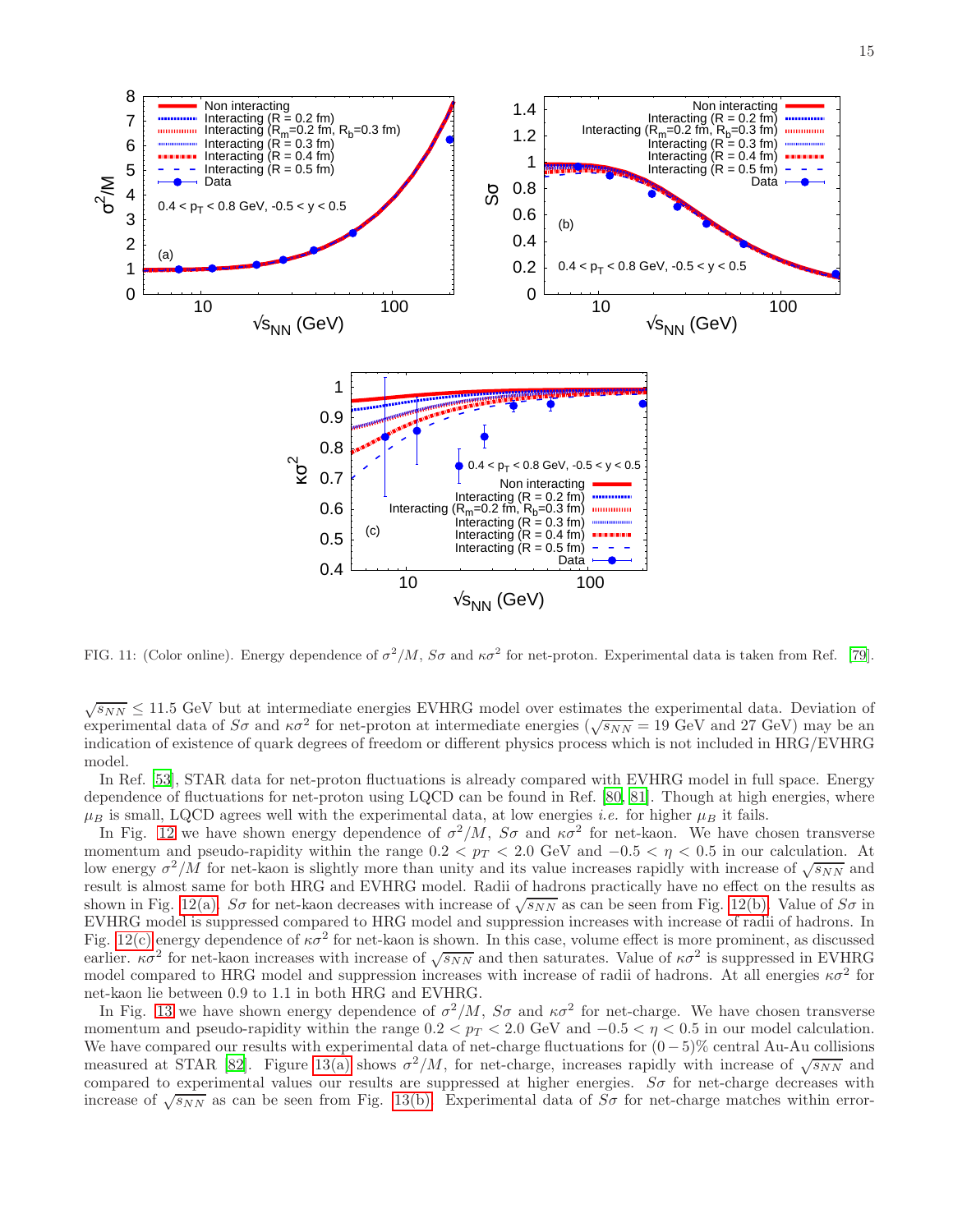<span id="page-15-3"></span><span id="page-15-2"></span>

<span id="page-15-4"></span><span id="page-15-1"></span>FIG. 12: (Color online). Energy dependence of  $\sigma^2/M$ ,  $S\sigma$  and  $\kappa\sigma^2$  for net-kaon.

bar with HRG/EVHRG model at  $\sqrt{s_{NN}} \leq 19.6$  GeV and  $\sqrt{s_{NN}} \geq 62.4$  GeV but at other intermediate energies  $HRG/EVHRG$  model over estimate the experimental data. Figure [13\(c\)](#page-16-3) shows  $\kappa\sigma^2$  for net-charge slowly decreases with increase of  $\sqrt{s_{NN}}$  and then saturates. At all  $\sqrt{s_{NN}}$ ,  $\kappa \sigma^2$  for net-charge lie between 1.4 to 1.8 in both HRG and EVHRG model which is in agreement with experiment within error-bar at  $\sqrt{s_{NN}} \ge 11.5$  GeV. Calculations for ratios of higher order fluctuations of electric charge using LQCD can be found in Ref. [\[83\]](#page-18-42).

## <span id="page-15-0"></span>IV. DISCUSSION AND CONCLUSION

We have shown fluctuations  $(\chi_x^i; i = 1-4; x = B, S, Q)$  of various conserved charges like net baryon number, net strangeness and net charge at finite temperatures and chemical potentials using interacting and non-interacting hadron resonance gas model and compared them with the lattice as well as experimental data.

We can draw following inferences from the present study:

- In general HRG results are larger compared to EVHRG, difference being higher for higher temperatures and densities.
- At high temperatures and  $\mu_B = 0$ , compared to HRG, second order fluctuations from EVHRG fits better to LQCD continuum data for radius of hadrons between  $0.2 - 0.3$  fm.
- The LQCD data  $(N_\tau = 6, 8)$  for  $\chi^4_B$  and  $\chi^4_S$  are in good agreement with HRG/EVHRG model up to  $T = 0.16$ GeV. Whereas, both HRG and EVHRG model overestimates LQCD data for  $\chi^4_Q$ .
- Correlations at  $T \neq 0$  and  $\mu_B = 0$  shows much stronger dependence on the degrees of freedom involved. Lattice continuum data for both  $\chi_{BS}^{11}$  and  $\chi_{QS}^{11}$  are closer to HRG results (higher than EVHRG) at lower T but rises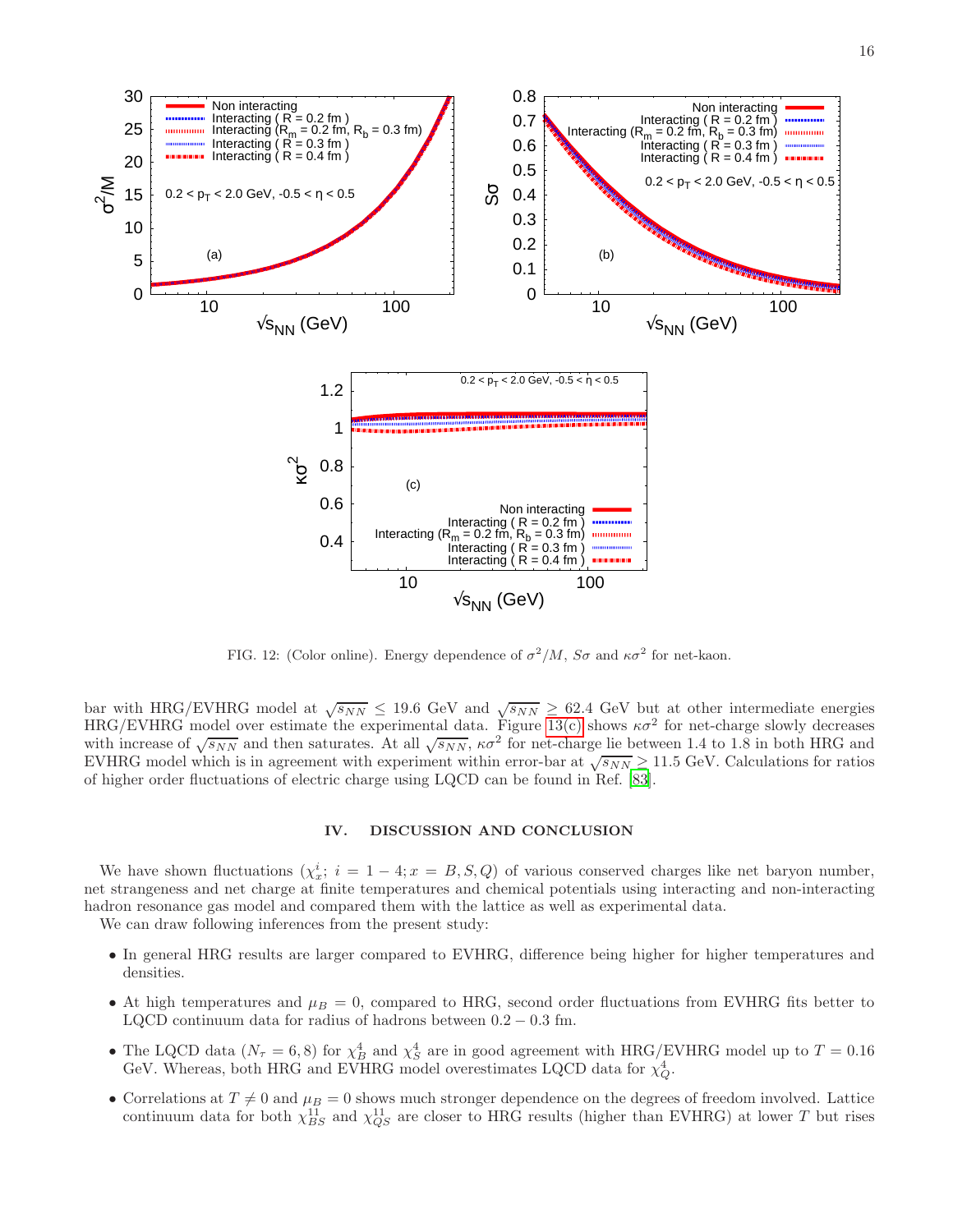<span id="page-16-2"></span><span id="page-16-1"></span>

<span id="page-16-3"></span>FIG. 13: (Color online). Energy dependence of  $\sigma^2/M$ ,  $S\sigma$  and  $\kappa\sigma^2$  for net-charge. Experimental data is taken from Ref. [\[82\]](#page-18-41).

<span id="page-16-0"></span>less sharply and becomes less than HRG for higher T. On the other hand,  $\chi_{BQ}^{11}$  calculated in lattice is close to EVHRG results at lower T. Initially it increases with T but then decreases beyond  $T = 0.165 \text{GeV}$  as discussed earlier.

- The correlation ratios from both HRG and EVHRG disagree with LQCD continuum data though the trends are qualitatively similar. This difference could be attributed to the fact that LQCD incorporates transition from hadronic to quark degrees of freedom, whereas only hadronic degrees of freedom are present in HRG or EVHRG model. At high  $\mu_B$ , the magnitudes of susceptibilities as well as correlations are higher correspond to  $\mu = 0$ case.
- The susceptibilities as well as correlations are found to increase with  $\mu_B$  at fixed temperatures for both HRG and EVHRG, the effect of interaction being larger for higher  $T$ .
- Since low energy collisions usually correspond to larger  $\mu_B$ , the effect of repulsive interaction, as present in EVHRG, is distinguishable for lower energies. Moreover this difference is more pronounced for higher order susceptibilities.
- With increase of  $\sqrt{s_{NN}}$ , chemical potential decreases sharply whereas temperature increases slowly. Therefore,  $\chi^1$  and  $\chi^3$  decrease with increase of  $\sqrt{s_{NN}}$  whereas  $\chi^2$  and  $\chi^4$  decrease slowly and then saturate. As a result  $\sigma^2/M$  increases with increase of  $\sqrt{s_{NN}}$ ,  $S\sigma$  decreases with increase of  $\sqrt{s_{NN}}$  whereas  $\kappa \sigma^2$  remains almost constant in all energies.
- Although the variations of  $\sigma^2/M$  and  $S\sigma$  with  $\sqrt{s_{NN}}$  seem to describe the experimental data well, higher moment  $\kappa\sigma^2$  shows large deviations. It may be an indication of quark degrees of freedom. It would be interesting to look at the other higher moments as they are supposed to have stronger dependence on correlation length and hence will be more sensitive to the critical fluctuations.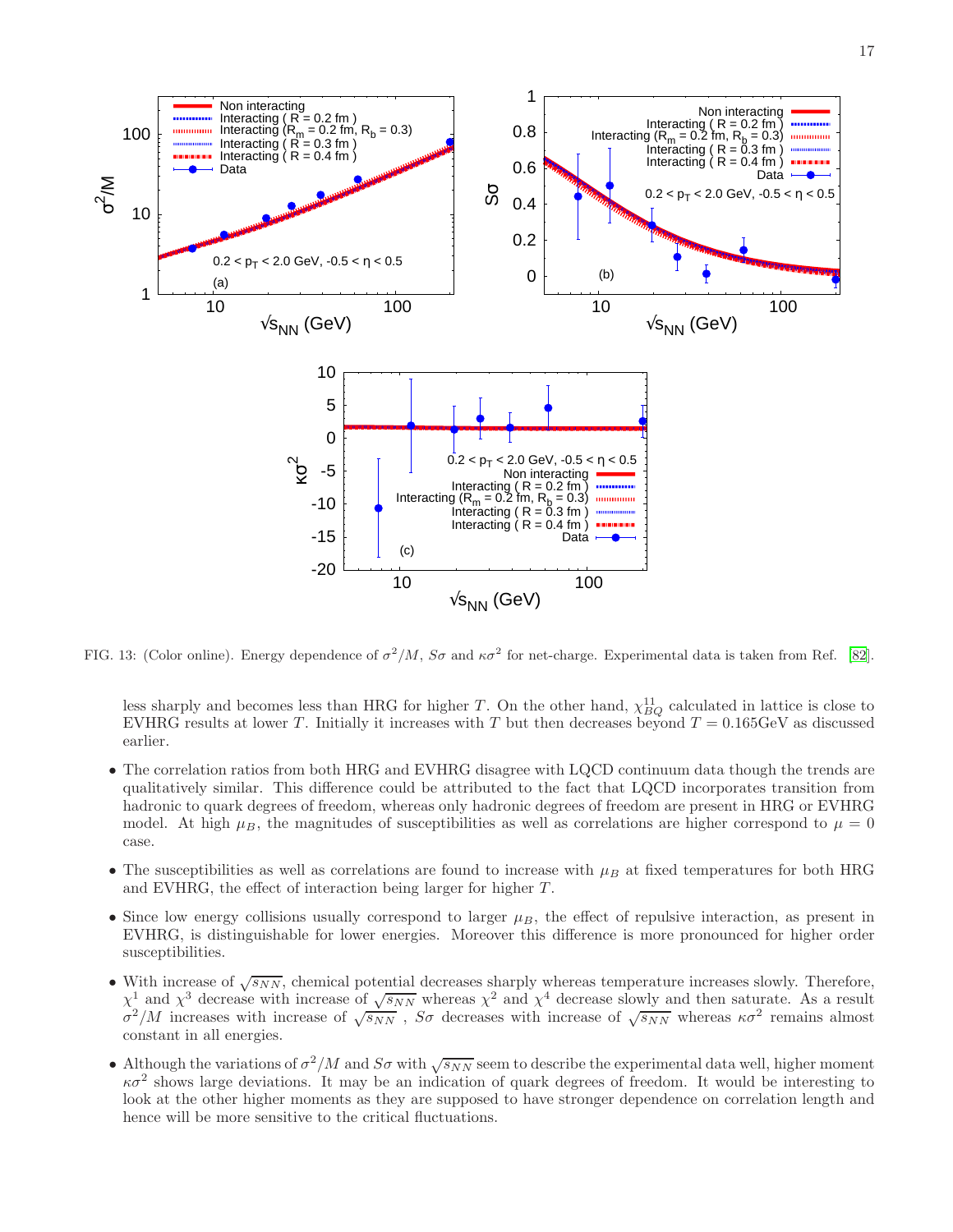In general, EVHRG seems to have a better agreement with the LQCD continuum data at low T and  $\mu_B = 0$ . But the comparison with the experimental data does not provide us with a clear preference between HRG and EVHRG.

It may be noted that in figs.  $2(c)$  and  $4(a)$  LQCD results are larger than all the HRG results in the crossover temperature range of 0.14 − 0.15 GeV. The LQCD may become closer to the HRG by the inclusion of non-PDG additional strange beryons which, though not observed experimentally, are predicted by the quark-model and also observed in the LQCD spectrum [\[86](#page-18-43)].

Here we would like to mention that the, grand canonical (GC) description, as used for the present study is usually considered as the relevant description for the systems in heavy ion collision [\[84\]](#page-18-44). But if the conserved quanta, under consideration, is small then one need to take care of the charge conservations and the present description will not be appropriate. More specifically, it has been found that the results for scaled variances vary for different ensembles though the mean multiplicities from different ensembles tend to agree with each other in the infinite volume limit [\[85\]](#page-18-45). Moreover, micro canonical ensemble seems to give a better agreement with the data [\[85\]](#page-18-45). These findings definitely suggest the importance of the conservation laws. We plan to study these aspects in our future work.

# Acknowledgement

The work is funded by CSIR, UGC (DRS) and DST of the Government of India. The authors thank STAR collaboration for providing the experimental data. We would like to thank Anirban Lahiri, Sarbani Majumder, Xiaofeng Luo, Nihar Ranjan Sahoo and Swagato Mukherjee for useful discussion.

- <span id="page-17-0"></span>[1] Y. Aoki, G. Endrodi, Z. Fodor, S. D. Katz and K. K. Szabo, Nature 443[, 675 \(2006\).](http://www.nature.com/nature/journal/v443/n7112/full/nature05120.html)
- <span id="page-17-1"></span>[2] F. R. Brown et al., [Phys. Rev. Lett.](http://prl.aps.org/abstract/PRL/v65/i20/p2491_1) **65**, 2491 (1990).
- <span id="page-17-2"></span>[3] S. Ejiri, Phys. Rev. **D 78**[, 074507 \(2008\).](http://prd.aps.org/abstract/PRD/v78/i7/e074507)
- [4] R. D. Pisarski and F. Wilczek, Phys. Rev. D 29[, 338 \(1984\).](http://prd.aps.org/abstract/PRD/v29/i2/p338_1])
- [5] M. Asakawa and K. Yazaki, Nucl. Phys. A 504[, 668 \(1989\).](http://www.sciencedirect.com/science/article/pii/037594748990002X)
- [6] M. A. Halasz, A. D. Jackson, R. E. Shrock, M. A. Stephanov and J. J. M. Verbaarschot, Phys. Rev. D 58[, 096007 \(1998\).](http://prd.aps.org/abstract/PRD/v58/i9/e096007)
- [7] Y. Hatta and T. Ikeda, Phys. Rev. **D 67**[, 014028 \(2003\).](http://prd.aps.org/abstract/PRD/v67/i1/e014028)
- <span id="page-17-3"></span>[8] E. S. Bowman and J. I. Kapusta, Phys. Rev. **C 79**[, 015202 \(2009\).](http://prc.aps.org/pdf/PRC/v79/i1/e015202)
- <span id="page-17-4"></span>[9] Z. Fodor and S. D. Katz, [J. High Energy Phys.](http://iopscience.iop.org/1126-6708/2004/04/050/pdf/1126-6708_2004_04_050.pdf) 04, 050 (2004).
- [10] M. A. Stephanov, Prog. Theor. Phys. Suppl. **153**, 139 (2004).
- [11] R. V. Gavai and S. Gupta, Phys. Rev. **D 71**[, 114014 \(2005\).](http://prd.aps.org/abstract/PRD/v71/i11/e114014)
- <span id="page-17-5"></span>[12] B.-J. Schaefer and J. Wambach, Phys. Rev. D 75[, 085015 \(2007\).](http://prd.aps.org/abstract/PRD/v75/i8/e085015)
- <span id="page-17-6"></span>[13] R. V. Gavai and S. Gupta, Phys. Rev. **D 78**[, 114503 \(2008\).](http://prd.aps.org/abstract/PRD/v78/i11/e114503)
- [14] M. Cheng et al., Phys. Rev. **D 79**[, 074505 \(2009\).](http://prd.aps.org/pdf/PRD/v79/i7/e074505)
- [15] G. Boyd, J. Engels, F. Karsch, E. Laermann, C. Legeland, M. Lugermeier and B. Peterson, Nucl. Phys. **B 469**, 419 (1996).
- [16] J. Engels, O. Kaczmarek, F. Karsch, and E. Laermann, Nucl. Phys. B 558, 307 (1999).
- [17] Z. Fodor and S. D. Katz, Phys. Lett. **B 534**, 87 (2002).
- [18] Z. Fodor, S. D. Katz and K. K. Szabo, Phys. Lett. **B 568**, 73 (2003).
- [19] C. R. Allton, S. Ejiri, S. J. Hands, O. Kaczmarek, F. Karsch, E. Laermann, Ch. Schmidt, and L. Scorzato, Phys. Rev. D 66[, 074507 \(2002\).](http://prd.aps.org/abstract/PRD/v66/i7/e074507)
- [20] C. R. Allton, S. Ejiri, S. J. Hands, O. Kaczmarek, F. Karsch, E. Laermann, and Ch. Schmidt, Phys. Rev. D 68[, 014507 \(2003\).](http://prd.aps.org/abstract/PRD/v68/i1/e014507)
- [21] C. R. Allton, M. Doring, S. Ejiri, S. J. Hands, O. Kaczmarek, F. Karsch, E. Laermann, and K. Redlich, Phys. Rev. D 71[, 054508 \(2005\).](http://prd.aps.org/abstract/PRD/v71/i5/e054508)
- [22] P. de Forcrand, and O. Philipsen, Nucl. Phys. B 642, 290 (2002); B 673, 170 (2003).
- [23] Y. Aoki, Z. Fodor, S. D. Katz, and K. K. Szabo, Phys. Lett. B 643, 46 (2006).
- [24] M. Cheng et al., Phys. Rev. D  $77$ , 014511 (2008).
- <span id="page-17-10"></span>[25] S. Borsányi et al., J. High Energy Phys.  $11$ , 077 (2010).
- <span id="page-17-11"></span>[26] A. Bazavov et al., Phys. Rev. D  $86$ , 034509 (2012).
- <span id="page-17-7"></span>[27] S. Borsányi et al., J. High Energy Phys. 1201, 138 (2012).
- <span id="page-17-8"></span>[28] P. N. Meisinger and M. C. Ogilvie, Phys. Lett. B 379, 163 (1996); Nucl. Phys. B (Proc. Suppl.) 47, 519 (1996); K. Fukushima, Phys. Lett. B 591, 277 (2004); E. Megias, E. R. Arriola and L. L. Salcedo, Phys. Rev. D 74, 065005 (2006); 74, 114014 (2006); J. High Energy Phys. 01 073 (2006); C. Ratti, M. A. Thaler and W. Weise, Phys. Rev. D 73, 014019 (2006); S. K. Ghosh, T. K. Mukherjee, M. G. Mustafa and R. Ray, Phys. Rev. D 73[, 114007 \(2006\).](http://prd.aps.org/abstract/PRD/v73/i11/e114007)
- <span id="page-17-9"></span>[29] S. Mukherjee, M. G. Mustafa and R. Ray, Phys. Rev. D 75[,094015 \(2007\);](http://prd.aps.org/abstract/PRD/v75/i9/e094015) S. K. Ghosh, T. K. Mukherjee, M. G. Mustafa and R. Ray, Phys. Rev. D 77[, 094024 \(2008\);](http://prd.aps.org/abstract/PRD/v77/i9/e094024) A. Bhattacharyya, P. Deb, A. Lahiri and R. Ray, Phys. Rev. D 82[, 114028 \(2010\);](http://prd.aps.org/abstract/PRD/v82/i11/e114028) D 83[, 014011 \(2011\).](http://prd.aps.org/abstract/PRD/v83/i1/e014011)